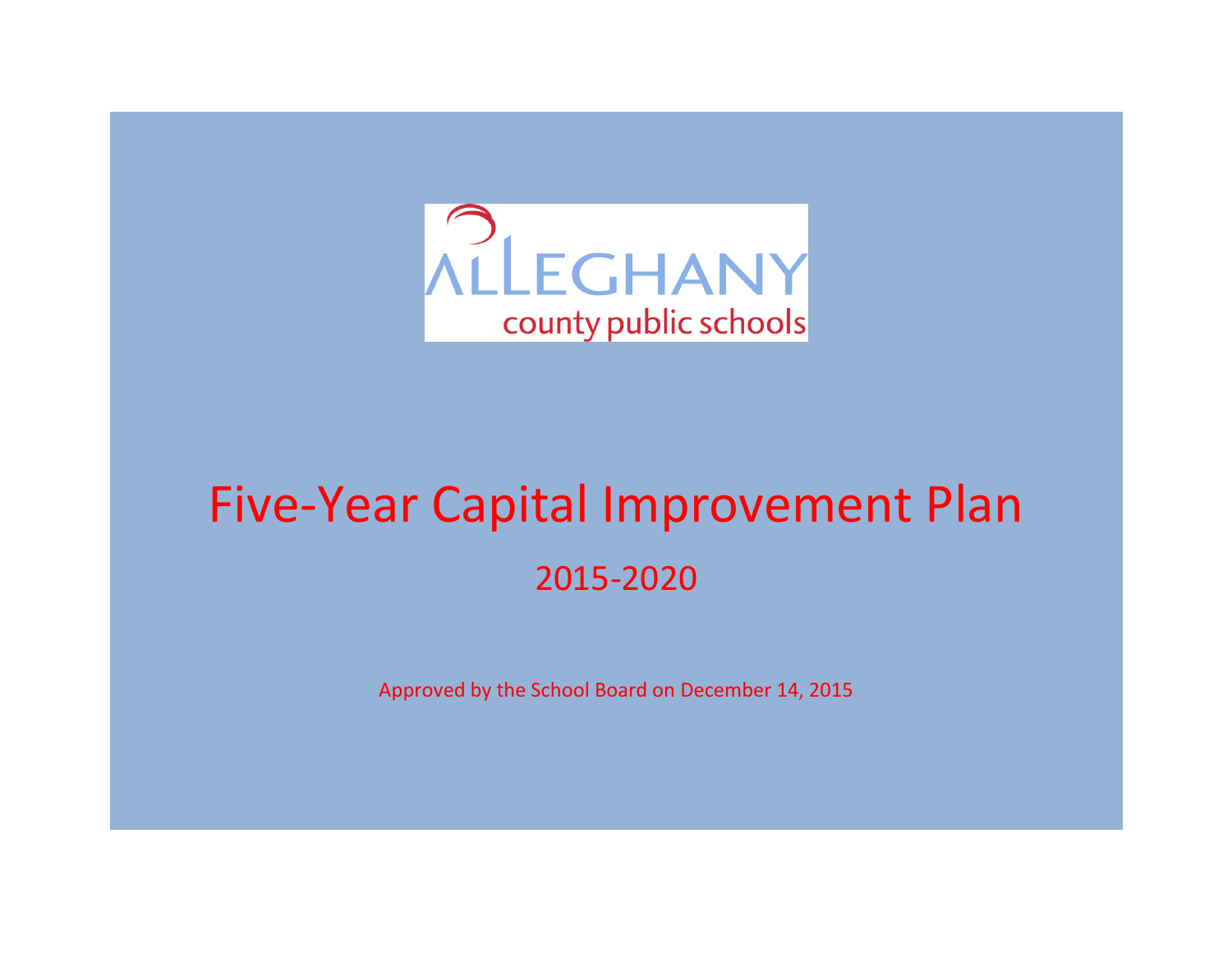

P.O. Drawer 140, 100 Central Circle Low Moor, VA 24457 540-863-1800 540-863-1804 fax

### **2015 – 2020 Capital Improvement Plan (CIP)**

#### **Purpose**

The mission of the Alleghany County Public School system is to provide the highest quality education for all students in a safe and caring environment. The purpose of this Plan is to identify and organize the capital expenditures of each department in a given fiscal year. Alignment of the proposed expenditures is based on the available revenues for that year and on the priorities defined by each department in cooperation with the overall needs of the school division.

#### **Methodology**

Beginning with the current school year and moving forward to 2019-20, the school division has identified existing, proposed, and anticipated expenses for improvements, additions, and replacements to facilities and equipment. Priorities are assigned within one or more of the following categories, then evaluated and positioned relative to items in the other categories and available funding:

- 1. Beneficial to safety, security, health, and/or hygiene of students, parents, and staff;
- 2. Having a direct positive impact on the learning environment;
- 3. Able to balance the cost against other projects of equal or greater priority;
- 4. Improves operational, cost, and/or energy efficiency, and/or produces a positive return on investment; and
- 5. Enhances aesthetics, school and community pride, and/or value for economic development.

#### **Project Codes:**

- B: Building Envelop/Structural Integrity
- C: Code Compliance
- F: Furnishings/Fixtures
- G: Grounds/Athletic Facilities
- N: New Construction
- S: Life Safety/Security
- U: Utility Systems (Elect., Mech., Plumb.)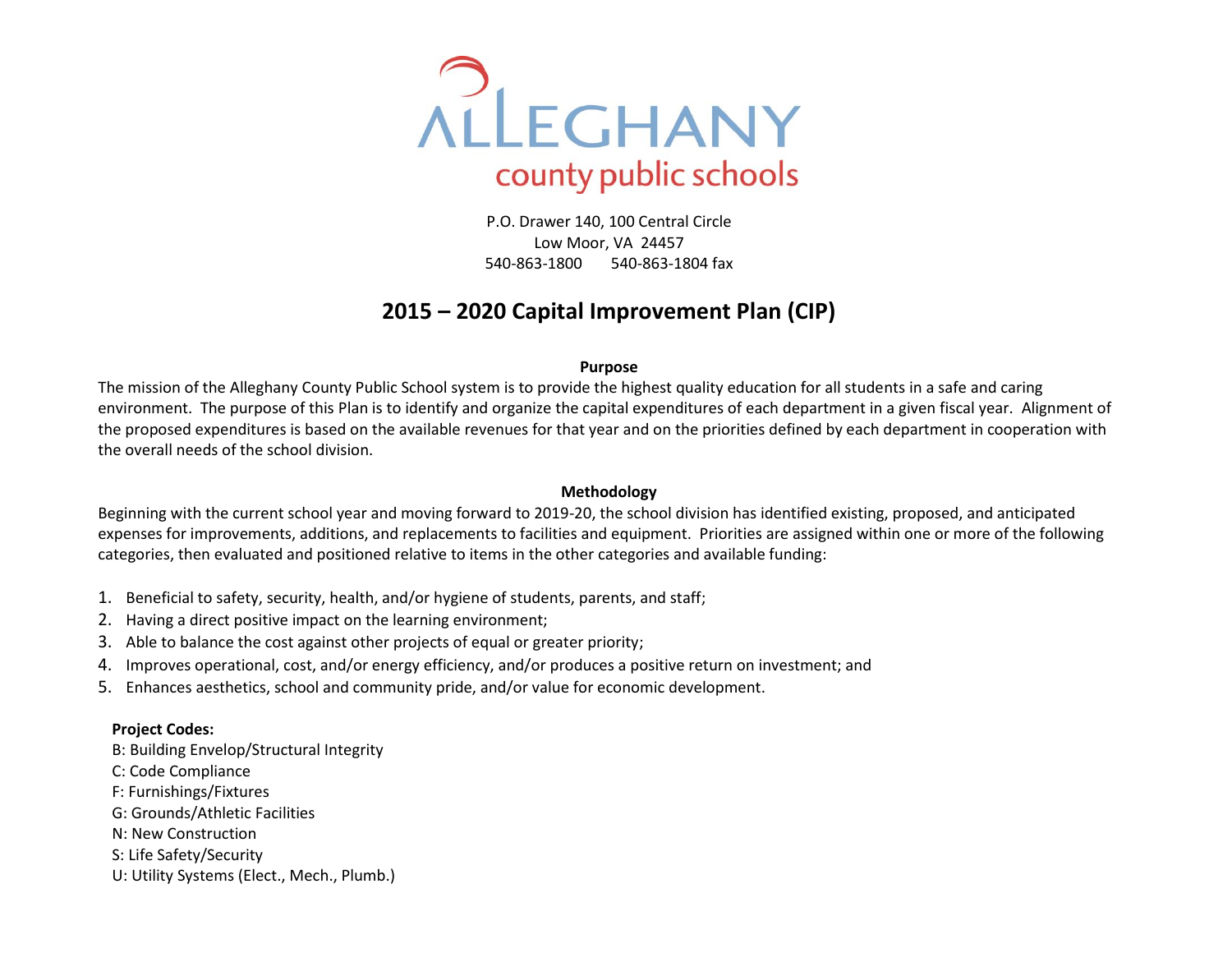### PROJECTS LISTED BY FISCAL YEAR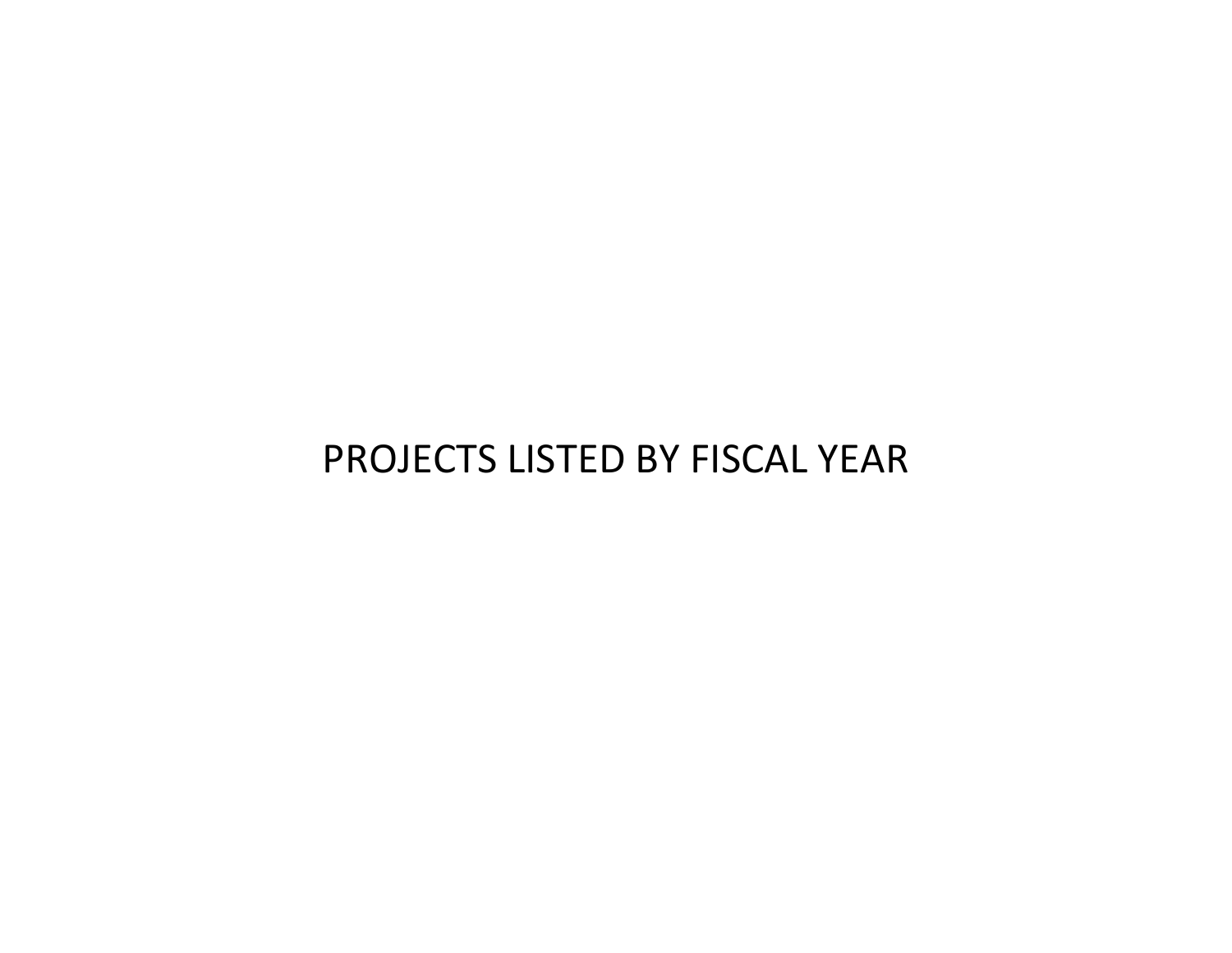|                                                                         |            |         | Fiscal Year 2016 - Projected Capital Improvement Plan |                      |                               |              |              |              |         |
|-------------------------------------------------------------------------|------------|---------|-------------------------------------------------------|----------------------|-------------------------------|--------------|--------------|--------------|---------|
|                                                                         |            |         |                                                       |                      |                               |              |              |              |         |
| <b>Project Description</b>                                              | Facility   | Year    | Project Code                                          | <b>Priority Rank</b> | <b>Estimated Present Cost</b> | 2016-17      | 2017-18      | 2018-19      | Funding |
| 2015-16                                                                 |            |         |                                                       |                      |                               |              |              |              |         |
| Install surveillance camera(s) for playgrounds                          | MVE        | 2015-16 | S                                                     | $\mathbf{1}$         | \$5,000.00                    | \$5,300.00   | \$5,618.00   | \$5,955.08   | Grant   |
| Install additional outside cameras at playgrounds                       | <b>SES</b> | 2015-16 | S                                                     | $\mathbf{1}$         | \$5,000.00                    | \$5,300.00   | \$5,618.00   | \$5,955.08   | Grant   |
| Safety lock and camera at front door with four releases                 | CEN        | 2015-16 | S                                                     | $\mathbf{1}$         | \$7,071.21                    | \$7,495.48   | \$7,945.21   | \$8,421.92   | Current |
| Repair/replace stage floor                                              | <b>CMS</b> | 2015-16 | F                                                     | $\mathbf{1}$         | \$0.00                        | \$0.00       | \$0.00       | \$0.00       |         |
| Upgrade Fire Alarm System                                               | <b>AHS</b> | 2015-16 | S                                                     | $\overline{2}$       | \$159,000.00                  | \$168,540.00 | \$178,652.40 | \$189,371.54 |         |
| Parking lot maintenance and repair                                      | MVE        | 2015-16 | G                                                     | 3                    | \$28,000.00                   | \$29,680.00  | \$31,460.80  | \$33,348.45  |         |
| Parking lot maintenance and repair                                      | <b>CES</b> | 2015-16 | G                                                     | 3                    | \$12,720.00                   | \$13,483.20  | \$14,292.19  | \$15,149.72  |         |
| Parking lot maintenance and repair                                      | CMS        | 2015-16 | G                                                     | 3                    | \$28,000.00                   | \$29,680.00  | \$31,460.80  | \$33,348.45  |         |
| Parking lot maintenance and repair                                      | <b>SES</b> | 2015-16 | G                                                     | 3                    | \$12,720.00                   | \$13,483.20  | \$14,292.19  | \$15,149.72  |         |
| Parking lot maintenance and repair                                      | CEN        | 2015-16 | G                                                     | 3                    | \$20,961.60                   | \$22,219.30  | \$23,552.45  | \$24,965.60  |         |
| Resurface track                                                         | AHS        | 2015-16 | G                                                     | 4                    | \$92,008.00                   | \$97,528.48  | \$103,380.19 | \$109,583.00 |         |
|                                                                         |            |         |                                                       |                      |                               |              |              |              |         |
| Total Estimated Cost for 2015-16                                        |            |         |                                                       |                      | \$370,480.81                  | \$392,709.66 | \$416,272.24 | \$441,248.57 |         |
|                                                                         |            |         |                                                       |                      |                               |              |              |              |         |
|                                                                         |            |         |                                                       |                      |                               |              |              |              |         |
| Present Cost with 6% Annual Escalation                                  |            |         |                                                       |                      |                               |              |              |              |         |
|                                                                         |            |         |                                                       |                      |                               |              |              |              |         |
| <b>Project Codes:</b>                                                   |            |         |                                                       |                      |                               |              |              |              |         |
| B: Building Envelop/Structural Integrity                                |            |         |                                                       |                      |                               |              |              |              |         |
| C: Code Compliance                                                      |            |         |                                                       |                      |                               |              |              |              |         |
| F: Furnishings/Fixtures                                                 |            |         |                                                       |                      |                               |              |              |              |         |
| G: Grounds/Athletic Facilities                                          |            |         |                                                       |                      |                               |              |              |              |         |
| N: New Construction                                                     |            |         |                                                       |                      |                               |              |              |              |         |
| S: Life Safety/Security                                                 |            |         |                                                       |                      |                               |              |              |              |         |
| U:Utility Systems (Elect., Mech., Plumb.)                               |            |         |                                                       |                      |                               |              |              |              |         |
|                                                                         |            |         |                                                       |                      |                               |              |              |              |         |
|                                                                         |            |         |                                                       |                      |                               |              |              |              |         |
| <b>Assumptions</b>                                                      |            |         |                                                       |                      |                               |              |              |              |         |
| - Level funding is assumed                                              |            |         |                                                       |                      |                               |              |              |              |         |
| Remaining funds are carried over                                        |            |         |                                                       |                      |                               |              |              |              |         |
| Proposed projects may change upon future funding and<br>unforseen needs |            |         |                                                       |                      |                               |              |              |              |         |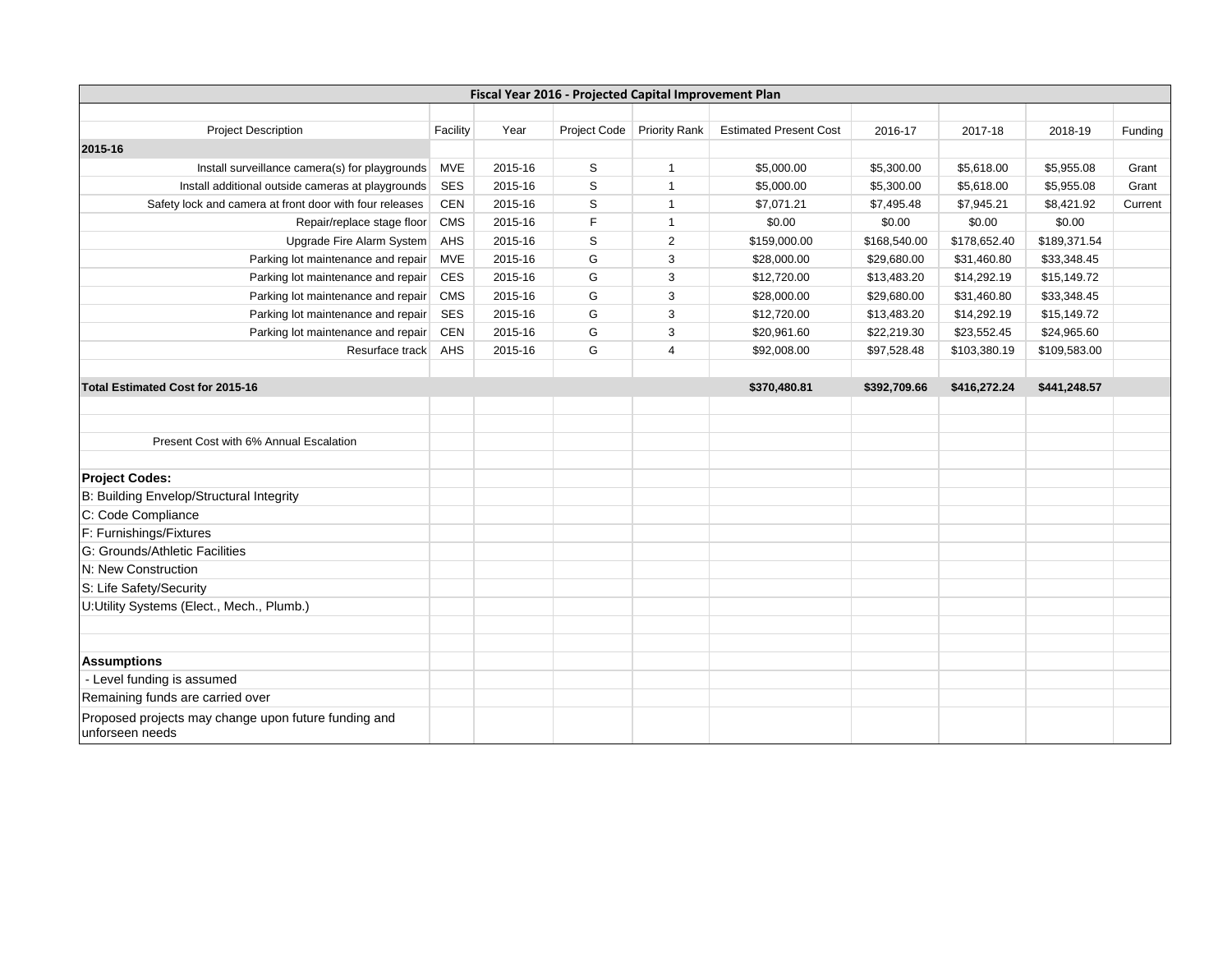| Fiscal Year 2017 - Projected Capital Improvement Plan<br><b>Project Description</b><br>Year<br>Facility<br>Project Code   Priority Rank<br><b>Estimated Present Cost</b><br>2016-17<br>2017-18<br>2018-19<br>Funding |                                                                                            |         |             |                |              |              |              |                |  |  |  |  |
|----------------------------------------------------------------------------------------------------------------------------------------------------------------------------------------------------------------------|--------------------------------------------------------------------------------------------|---------|-------------|----------------|--------------|--------------|--------------|----------------|--|--|--|--|
| 2016-17                                                                                                                                                                                                              |                                                                                            |         |             |                |              |              |              |                |  |  |  |  |
|                                                                                                                                                                                                                      |                                                                                            |         |             |                |              |              |              |                |  |  |  |  |
| More secure front entrance                                                                                                                                                                                           | <b>CMS</b>                                                                                 | 2016-17 | S           | $\mathbf{1}$   | \$26,414.00  | \$27,998.84  | \$29,678.77  | \$31,459.50    |  |  |  |  |
| More secure front entrance                                                                                                                                                                                           | MVE                                                                                        | 2016-17 | S           | $\mathbf{1}$   | \$21,200.00  | \$22,472.00  | \$23,820.32  | \$25,249.54    |  |  |  |  |
| More secure front entrance                                                                                                                                                                                           | AHS                                                                                        | 2016-17 | $\mathsf S$ | $\mathbf{1}$   | \$26,414.00  | \$27,998.84  | \$29,678.77  | \$31,459.50    |  |  |  |  |
| More secure front entrance                                                                                                                                                                                           | <b>CES</b>                                                                                 | 2016-17 | S           | $\mathbf{1}$   | \$16,854.00  | \$17,865.24  | \$18,937.15  | \$20,073.38    |  |  |  |  |
| More secure front entrance                                                                                                                                                                                           | <b>SES</b>                                                                                 | 2016-17 | $\mathbb S$ | $\mathbf{1}$   | \$26,500.00  | \$28,090.00  | \$29,775.40  | \$31,561.92    |  |  |  |  |
| Install additional outside cameras at playgrounds                                                                                                                                                                    | <b>CES</b>                                                                                 | 2016-17 | $\mathbb S$ | $\mathbf{1}$   | \$5,000.00   | \$5,300.00   | \$5,618.00   | \$5,955.08     |  |  |  |  |
| Replace EPDM roof section of school                                                                                                                                                                                  | <b>SES</b>                                                                                 | 2016-17 | B           | $\overline{2}$ | \$212,000.00 | \$224,720.00 | \$238,203.20 | \$252,495.39   |  |  |  |  |
| Replacement of ballasted roof over boy's locker room                                                                                                                                                                 | <b>AHS</b>                                                                                 | 2016-17 | B           | 2              | \$21,150.00  | \$22,419.00  | \$23,764.14  | \$25,189.99    |  |  |  |  |
| Recoat EPDM roof sections                                                                                                                                                                                            | <b>MVE</b>                                                                                 | 2016-17 | B           | 2              | \$35,730.48  | \$37,874.31  | \$40,146.77  | \$42,555.57    |  |  |  |  |
| Recoat gym roof (foam)                                                                                                                                                                                               | <b>CEN</b>                                                                                 | 2016-17 | B           | $\overline{2}$ | \$17,776.00  | \$18,842.56  | \$19,973.11  | \$21,171.50    |  |  |  |  |
| Recoat EPDM roof sections                                                                                                                                                                                            | <b>CMS</b>                                                                                 | 2016-17 | B           | $\overline{2}$ | \$84,270.00  | \$89,326.20  | \$94,685.77  | \$100,366.92   |  |  |  |  |
| Construct a Computer Lab within the Library                                                                                                                                                                          | <b>AHS</b>                                                                                 | 2016-17 | N           | 2              | \$15,179.00  | \$16,089.74  | \$17,055.12  | \$18,078.43    |  |  |  |  |
| Upgrade track facilities                                                                                                                                                                                             | <b>CMS</b>                                                                                 | 2016-17 | G           | 3              | \$243,521.20 | \$258,132.47 | \$273,620.42 | \$290,037.65   |  |  |  |  |
| Replace or repair gym floor                                                                                                                                                                                          | <b>CMS</b>                                                                                 | 2016-17 | F           | 3              | \$89,888.00  | \$95,281.28  | \$100,998.16 | \$107,058.05   |  |  |  |  |
| Replace stage in auditorium                                                                                                                                                                                          | AHS                                                                                        | 2016-17 | B           | 3              | \$0.00       | \$0.00       | \$0.00       | \$0.00         |  |  |  |  |
| Insulate steam pipes in boiler room                                                                                                                                                                                  | <b>CEN</b>                                                                                 | 2016-17 | U           | 3              | \$16,482.00  | \$17,470.92  | \$18,519.18  | \$19,630.33    |  |  |  |  |
| <b>Constuct Storage Building</b>                                                                                                                                                                                     | <b>BG</b><br>N<br>2016-17<br>4<br>\$15,000.00<br>\$15,900.00<br>\$16,854.00<br>\$17,865.24 |         |             |                |              |              |              |                |  |  |  |  |
|                                                                                                                                                                                                                      |                                                                                            |         |             |                |              |              |              |                |  |  |  |  |
| <b>Total Estimated Cost for 2016-17</b>                                                                                                                                                                              |                                                                                            |         |             |                | \$873,378.68 | \$925,781.40 | \$981,328.28 | \$1,040,207.98 |  |  |  |  |
|                                                                                                                                                                                                                      |                                                                                            |         |             |                |              |              |              |                |  |  |  |  |
|                                                                                                                                                                                                                      |                                                                                            |         |             |                |              |              |              |                |  |  |  |  |
| Present Cost with 6% Annual Escalation                                                                                                                                                                               |                                                                                            |         |             |                |              |              |              |                |  |  |  |  |
|                                                                                                                                                                                                                      |                                                                                            |         |             |                |              |              |              |                |  |  |  |  |
| <b>Project Codes:</b>                                                                                                                                                                                                |                                                                                            |         |             |                |              |              |              |                |  |  |  |  |
| B: Building Envelop/Structural Integrity                                                                                                                                                                             |                                                                                            |         |             |                |              |              |              |                |  |  |  |  |
| C: Code Compliance                                                                                                                                                                                                   |                                                                                            |         |             |                |              |              |              |                |  |  |  |  |
| F: Furnishings/Fixtures                                                                                                                                                                                              |                                                                                            |         |             |                |              |              |              |                |  |  |  |  |
| G: Grounds/Athletic Facilities                                                                                                                                                                                       |                                                                                            |         |             |                |              |              |              |                |  |  |  |  |
| N: New Construction                                                                                                                                                                                                  |                                                                                            |         |             |                |              |              |              |                |  |  |  |  |
| S: Life Safety/Security                                                                                                                                                                                              |                                                                                            |         |             |                |              |              |              |                |  |  |  |  |
| U:Utility Systems (Elect., Mech., Plumb.)                                                                                                                                                                            |                                                                                            |         |             |                |              |              |              |                |  |  |  |  |
|                                                                                                                                                                                                                      |                                                                                            |         |             |                |              |              |              |                |  |  |  |  |
|                                                                                                                                                                                                                      |                                                                                            |         |             |                |              |              |              |                |  |  |  |  |
| <b>Assumptions</b>                                                                                                                                                                                                   |                                                                                            |         |             |                |              |              |              |                |  |  |  |  |
| - Level funding is assumed                                                                                                                                                                                           |                                                                                            |         |             |                |              |              |              |                |  |  |  |  |
| Remaining funds are carried over                                                                                                                                                                                     |                                                                                            |         |             |                |              |              |              |                |  |  |  |  |
| Proposed projects may change upon future funding<br>and unforseen needs                                                                                                                                              |                                                                                            |         |             |                |              |              |              |                |  |  |  |  |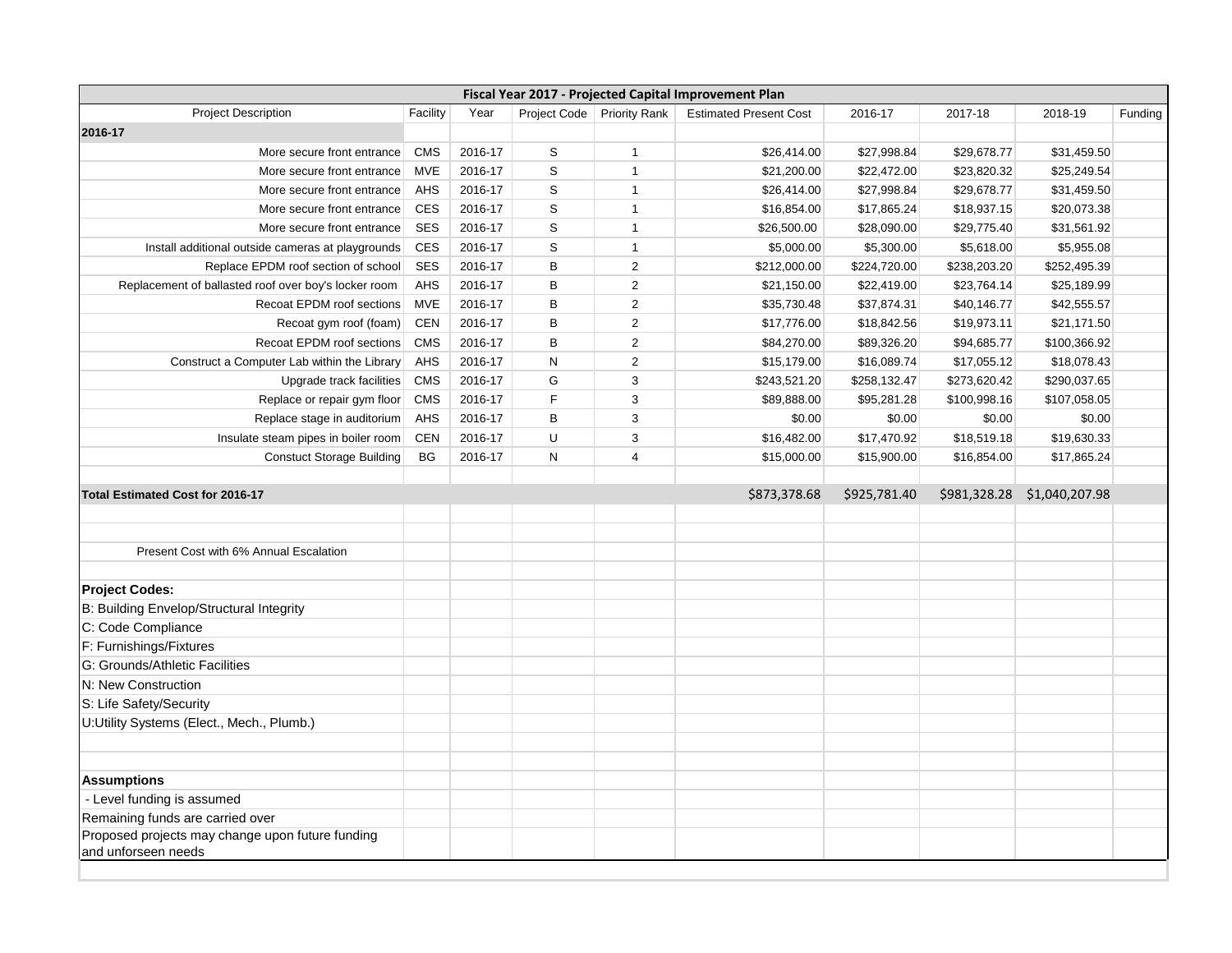| Fiscal Year 2018 - Projected Capital Improvement Plan<br><b>Project Description</b><br>Facility<br>Year<br>Project Code   Priority Rank<br><b>Estimated Present Cost</b><br>2016-17<br>2017-18<br>2018-19<br>Funding |            |         |   |                |                |                               |              |                |  |  |  |  |  |
|----------------------------------------------------------------------------------------------------------------------------------------------------------------------------------------------------------------------|------------|---------|---|----------------|----------------|-------------------------------|--------------|----------------|--|--|--|--|--|
|                                                                                                                                                                                                                      |            |         |   |                |                |                               |              |                |  |  |  |  |  |
| 2017-18                                                                                                                                                                                                              |            |         |   |                |                |                               |              |                |  |  |  |  |  |
| Replace bathroom stalls and fixtures                                                                                                                                                                                 | <b>CES</b> | 2017-18 | F | $\mathbf{1}$   | \$22,264.00    | \$23,599.84                   | \$25,015.83  | \$26,516.78    |  |  |  |  |  |
| Replace restroom fixtures, partitions and plumbing                                                                                                                                                                   | <b>AHS</b> | 2017-18 | F | $\mathbf{1}$   | \$688,776.00   | \$730,102.56                  | \$773,908.71 | \$820,343.24   |  |  |  |  |  |
| Upgrade Lighting and Sky Lights                                                                                                                                                                                      | BG         | 2017-18 | U | 2              | \$3,000.00     | \$3,180.00                    | \$3,370.80   | \$3,573.05     |  |  |  |  |  |
| New hot water boilers for older section and gym                                                                                                                                                                      | <b>CEN</b> | 2017-18 | U | $\overline{2}$ | \$54,940.00    | \$58,236.40                   | \$61,730.58  | \$65,434.42    |  |  |  |  |  |
| Replace sink cabinets and counters in classrooms                                                                                                                                                                     | <b>CES</b> | 2017-18 | F | 3              | \$26,500.00    | \$28,090.00                   | \$29,775.40  | \$31,561.92    |  |  |  |  |  |
| Replace quarry tile floor in kitchen                                                                                                                                                                                 | <b>CES</b> | 2017-18 | N | 3              | \$22,472.00    | \$23,820.32                   | \$25,249.54  | \$26,764.51    |  |  |  |  |  |
| Replace quarry tile floor in kitchen                                                                                                                                                                                 | <b>SES</b> | 2017-18 | N | 3              | \$22,472.00    | \$23,820.32                   | \$25,249.54  | \$26,764.51    |  |  |  |  |  |
| Light the tennis courts                                                                                                                                                                                              | <b>AHS</b> | 2017-18 | G | 3              | \$80,000.00    | \$84,800.00                   | \$89,888.00  | \$95,281.28    |  |  |  |  |  |
| Resurface tennis courts                                                                                                                                                                                              | <b>AHS</b> | 2017-18 | G | 3              | \$60,000.00    | \$63,600.00                   | \$67,416.00  | \$71,460.96    |  |  |  |  |  |
| Replace CMS/MVES Media Management system                                                                                                                                                                             | <b>CMS</b> | 2017-18 | F | $\overline{4}$ | \$56,604.00    | \$60,000.24                   | \$63,600.25  | \$67,416.27    |  |  |  |  |  |
| Install new trophy cases                                                                                                                                                                                             | <b>AHS</b> | 2017-18 | F | $\overline{4}$ | \$6,000.00     | \$6,360.00                    | \$6,741.60   | \$7,146.10     |  |  |  |  |  |
|                                                                                                                                                                                                                      |            |         |   |                |                |                               |              |                |  |  |  |  |  |
| Total Estimated Cost for 2017-18                                                                                                                                                                                     |            |         |   |                | \$1,043,028.00 | \$1,105,609.68 \$1,171,946.26 |              | \$1,242,263.04 |  |  |  |  |  |
|                                                                                                                                                                                                                      |            |         |   |                |                |                               |              |                |  |  |  |  |  |
|                                                                                                                                                                                                                      |            |         |   |                |                |                               |              |                |  |  |  |  |  |
|                                                                                                                                                                                                                      |            |         |   |                |                |                               |              |                |  |  |  |  |  |
| Present Cost with 6% Annual Escalation                                                                                                                                                                               |            |         |   |                |                |                               |              |                |  |  |  |  |  |
|                                                                                                                                                                                                                      |            |         |   |                |                |                               |              |                |  |  |  |  |  |
| <b>Project Codes:</b>                                                                                                                                                                                                |            |         |   |                |                |                               |              |                |  |  |  |  |  |
| B: Building Envelop/Structural Integrity                                                                                                                                                                             |            |         |   |                |                |                               |              |                |  |  |  |  |  |
| C: Code Compliance                                                                                                                                                                                                   |            |         |   |                |                |                               |              |                |  |  |  |  |  |
| F: Furnishings/Fixtures                                                                                                                                                                                              |            |         |   |                |                |                               |              |                |  |  |  |  |  |
| G: Grounds/Athletic Facilities                                                                                                                                                                                       |            |         |   |                |                |                               |              |                |  |  |  |  |  |
| N: New Construction                                                                                                                                                                                                  |            |         |   |                |                |                               |              |                |  |  |  |  |  |
| S: Life Safety/Security                                                                                                                                                                                              |            |         |   |                |                |                               |              |                |  |  |  |  |  |
| U:Utility Systems (Elect., Mech., Plumb.)                                                                                                                                                                            |            |         |   |                |                |                               |              |                |  |  |  |  |  |
|                                                                                                                                                                                                                      |            |         |   |                |                |                               |              |                |  |  |  |  |  |
|                                                                                                                                                                                                                      |            |         |   |                |                |                               |              |                |  |  |  |  |  |
| <b>Assumptions</b>                                                                                                                                                                                                   |            |         |   |                |                |                               |              |                |  |  |  |  |  |
| - Level funding is assumed                                                                                                                                                                                           |            |         |   |                |                |                               |              |                |  |  |  |  |  |
| Remaining funds are carried over                                                                                                                                                                                     |            |         |   |                |                |                               |              |                |  |  |  |  |  |
| Proposed projects may change upon future funding<br>and unforseen needs                                                                                                                                              |            |         |   |                |                |                               |              |                |  |  |  |  |  |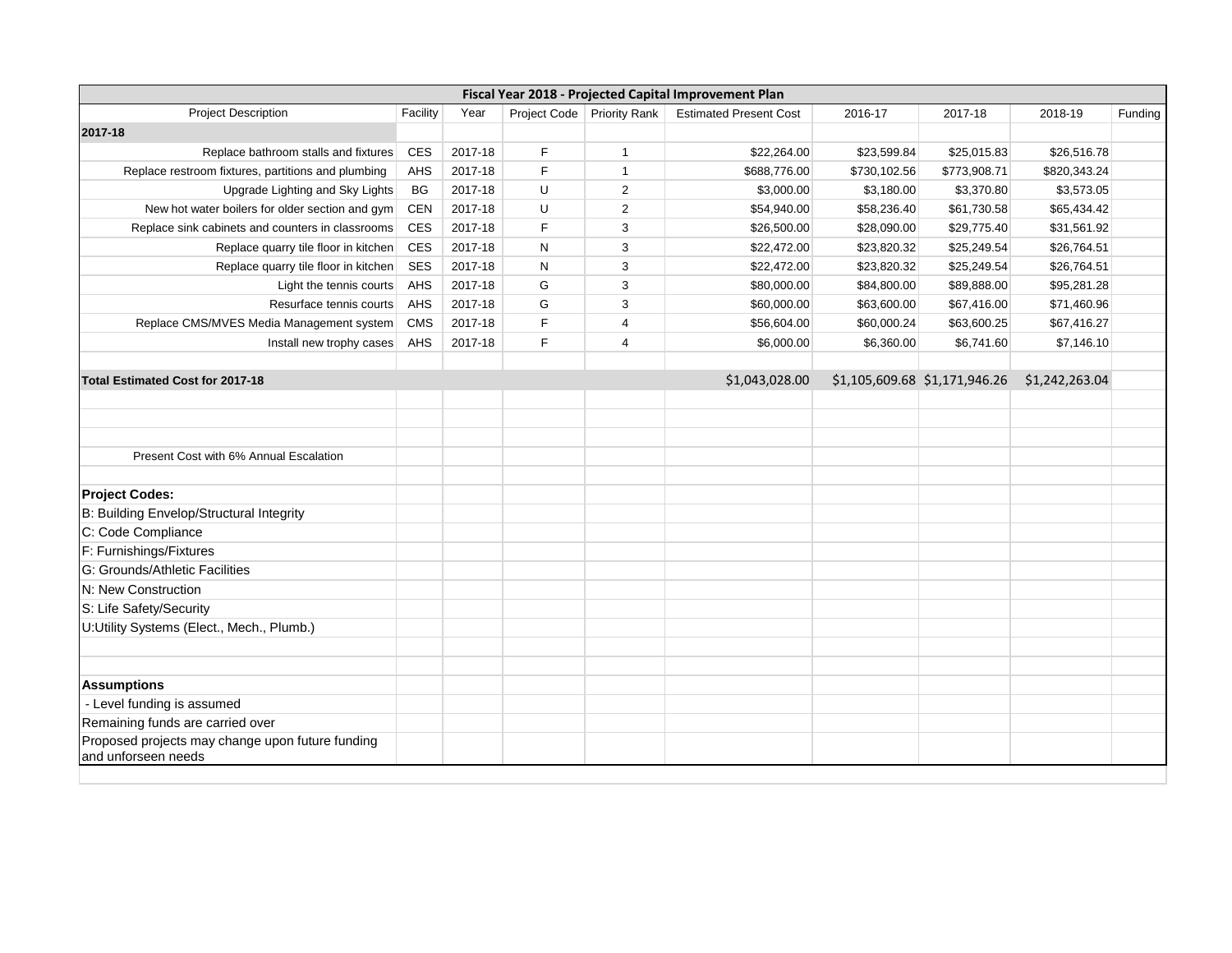| Fiscal Year 2019 - Projected Capital Improvement Plan<br>2016-17<br>2017-18<br>2018-19<br>Funding<br>Facility<br>Year<br>Project Code   Priority Rank  <br><b>Estimated Present Cost</b><br><b>Project Description</b> |            |         |   |                |                |              |                               |                |  |  |  |  |  |
|------------------------------------------------------------------------------------------------------------------------------------------------------------------------------------------------------------------------|------------|---------|---|----------------|----------------|--------------|-------------------------------|----------------|--|--|--|--|--|
|                                                                                                                                                                                                                        |            |         |   |                |                |              |                               |                |  |  |  |  |  |
| 2018-19                                                                                                                                                                                                                |            |         |   |                |                |              |                               |                |  |  |  |  |  |
| Install flood mitigation and drainage systems                                                                                                                                                                          | AHS        | 2018-19 | G | 3              | \$836,564.00   | \$886,757.84 | \$939,963.31                  | \$996,361.11   |  |  |  |  |  |
| Replace baseball field lighting                                                                                                                                                                                        | AHS        | 2018-19 | U | $\overline{4}$ | \$243,164.00   | \$257,753.84 | \$273,219.07                  | \$289,612.21   |  |  |  |  |  |
| Replace fencing around the rest of athletic fields                                                                                                                                                                     | AHS        | 2018-19 | G | 4              | \$79,500.00    | \$84,270.00  | \$89,326.20                   | \$94,685.77    |  |  |  |  |  |
| Install guttering on building                                                                                                                                                                                          | BG         | 2018-19 | B | $\overline{2}$ | \$3,370.80     | \$3,573.05   | \$3,787.43                    | \$4,014.68     |  |  |  |  |  |
| Install new phone system for Central Administration                                                                                                                                                                    | <b>CEN</b> | 2018-19 | U | $\overline{1}$ | \$10,561.84    | \$11,195.55  | \$11,867.28                   | \$12,579.32    |  |  |  |  |  |
| Install new phone system                                                                                                                                                                                               | CES        | 2018-19 | U | $\overline{1}$ | \$10,589.93    | \$11,225.33  | \$11,898.85                   | \$12,612.78    |  |  |  |  |  |
| Replace asbestos floor tile in classrooms                                                                                                                                                                              | CES        | 2018-19 | F | 2              | \$78,652.00    | \$83,371.12  | \$88,373.39                   | \$93,675.79    |  |  |  |  |  |
| Install canopies at both entrances                                                                                                                                                                                     | CES        | 2018-19 | N | 2              | \$28,090.00    | \$29,775.40  | \$31,561.92                   | \$33,455.64    |  |  |  |  |  |
| Replace heating units in corridors                                                                                                                                                                                     | CES        | 2018-19 | U | 3              | \$6,741.60     | \$7,146.10   | \$7,574.86                    | \$8,029.35     |  |  |  |  |  |
| Replace Carpet in Forum Hall, office, and band room                                                                                                                                                                    | <b>CMS</b> | 2018-19 | F | $\overline{2}$ | \$31,891.00    | \$33,804.46  | \$35,832.73                   | \$37,982.69    |  |  |  |  |  |
| Reseal tennis courts                                                                                                                                                                                                   | <b>CMS</b> | 2018-19 | G | 2              | \$90,000.00    | \$95,400.00  | \$101,124.00                  | \$107,191.44   |  |  |  |  |  |
| Install canopy at bus loading                                                                                                                                                                                          | <b>CMS</b> | 2018-19 | N | $\overline{2}$ | \$28,090.00    | \$29,775.40  | \$31,561.92                   | \$33,455.64    |  |  |  |  |  |
| Install bleachers and press box at football field                                                                                                                                                                      | <b>CMS</b> | 2018-19 | G | 4              | \$262,425.77   | \$278,171.32 | \$294,861.60                  | \$312,553.29   |  |  |  |  |  |
| Install tennis court lights                                                                                                                                                                                            | CMS        | 2018-19 | G | 4              | \$120,000.00   | \$127,200.00 | \$134,832.00                  | \$142,921.92   |  |  |  |  |  |
| Replace carpet with carpet or tile (classrooms, library, office)                                                                                                                                                       | <b>MVE</b> | 2018-19 | F | $\overline{2}$ | \$89,326.20    | \$94,685.77  | \$100,366.92                  | \$106,388.93   |  |  |  |  |  |
| Install canopy at bus loading                                                                                                                                                                                          | <b>MVE</b> | 2018-19 | N | 2              | \$89,326.20    | \$94,685.77  | \$100,366.92                  | \$106,388.93   |  |  |  |  |  |
| Replace heating units in corridors                                                                                                                                                                                     | <b>SES</b> | 2018-19 | U | $\overline{1}$ | \$6,741.60     | \$7,146.10   | \$7,574.86                    | \$8,029.35     |  |  |  |  |  |
| Install canopy at bus loading                                                                                                                                                                                          | <b>SES</b> | 2018-19 | N | $\overline{2}$ | \$28,090.00    | \$29,775.40  | \$31,561.92                   | \$33,455.64    |  |  |  |  |  |
| Install handicap access at main entrance                                                                                                                                                                               | <b>SES</b> | 2018-19 | C | 3              | \$929.25       | \$985.01     | \$1,044.11                    | \$1,106.75     |  |  |  |  |  |
|                                                                                                                                                                                                                        |            |         |   |                |                |              |                               |                |  |  |  |  |  |
| <b>Total Estimated Cost for 2018-19</b>                                                                                                                                                                                |            |         |   |                | \$2,044,054.19 |              | \$2,166,697.44 \$2,296,699.29 | \$2,434,501.25 |  |  |  |  |  |
|                                                                                                                                                                                                                        |            |         |   |                |                |              |                               |                |  |  |  |  |  |
|                                                                                                                                                                                                                        |            |         |   |                |                |              |                               |                |  |  |  |  |  |
| Present Cost with 6% Annual Escalation                                                                                                                                                                                 |            |         |   |                |                |              |                               |                |  |  |  |  |  |
|                                                                                                                                                                                                                        |            |         |   |                |                |              |                               |                |  |  |  |  |  |
| <b>Project Codes:</b>                                                                                                                                                                                                  |            |         |   |                |                |              |                               |                |  |  |  |  |  |
| B: Building Envelop/Structural Integrity                                                                                                                                                                               |            |         |   |                |                |              |                               |                |  |  |  |  |  |
| C: Code Compliance                                                                                                                                                                                                     |            |         |   |                |                |              |                               |                |  |  |  |  |  |
| F: Furnishings/Fixtures                                                                                                                                                                                                |            |         |   |                |                |              |                               |                |  |  |  |  |  |
| G: Grounds/Athletic Facilities                                                                                                                                                                                         |            |         |   |                |                |              |                               |                |  |  |  |  |  |
| N: New Construction                                                                                                                                                                                                    |            |         |   |                |                |              |                               |                |  |  |  |  |  |
| S: Life Safety/Security                                                                                                                                                                                                |            |         |   |                |                |              |                               |                |  |  |  |  |  |
| U: Utility Systems (Elect., Mech., Plumb.)                                                                                                                                                                             |            |         |   |                |                |              |                               |                |  |  |  |  |  |
|                                                                                                                                                                                                                        |            |         |   |                |                |              |                               |                |  |  |  |  |  |
|                                                                                                                                                                                                                        |            |         |   |                |                |              |                               |                |  |  |  |  |  |
| <b>Assumptions</b>                                                                                                                                                                                                     |            |         |   |                |                |              |                               |                |  |  |  |  |  |
| - Level funding is assumed                                                                                                                                                                                             |            |         |   |                |                |              |                               |                |  |  |  |  |  |
| Remaining funds are carried over                                                                                                                                                                                       |            |         |   |                |                |              |                               |                |  |  |  |  |  |
| Proposed projects may change upon future funding and                                                                                                                                                                   |            |         |   |                |                |              |                               |                |  |  |  |  |  |
| unforseen needs                                                                                                                                                                                                        |            |         |   |                |                |              |                               |                |  |  |  |  |  |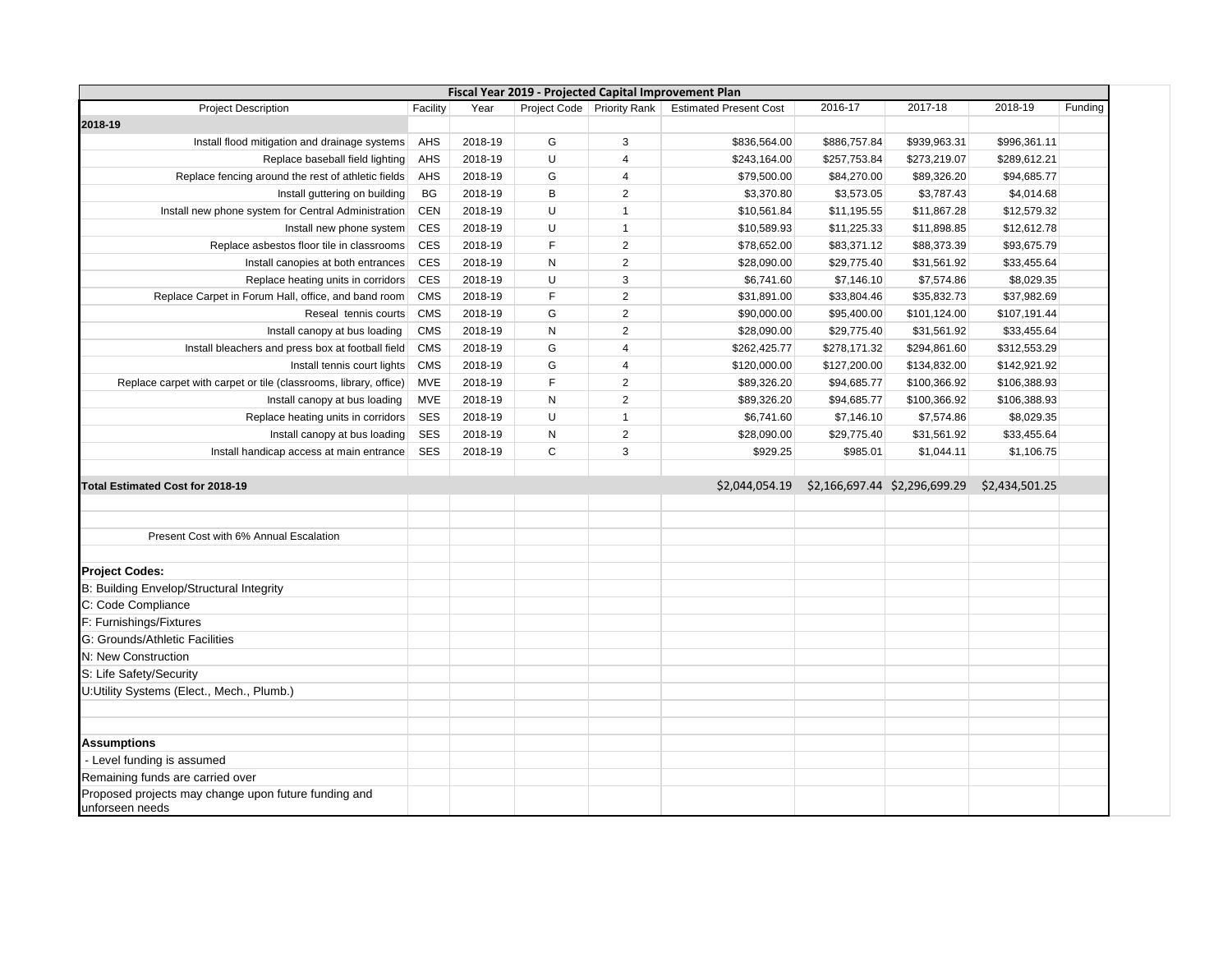|                                                                         |            |         |              |                      | Fiscal Year 2020 - Projected Capital Improvement Plan |         |         |         |         |         |
|-------------------------------------------------------------------------|------------|---------|--------------|----------------------|-------------------------------------------------------|---------|---------|---------|---------|---------|
|                                                                         |            |         |              |                      |                                                       |         |         |         |         | Funding |
| <b>Project Description</b>                                              | Facility   | Year    | Project Code | <b>Priority Rank</b> | <b>Estimated Present Cost</b>                         | 2016-17 | 2017-18 | 2018-19 | 2019-20 |         |
| 2019-20                                                                 |            |         |              |                      |                                                       |         |         |         |         |         |
| Replace shingle roof and CMS/MVES                                       | <b>CMS</b> | 2019-20 | В            | 59                   | \$0.00                                                | \$0.00  | \$0.00  | \$0.00  | \$0.00  |         |
|                                                                         |            |         |              |                      |                                                       |         |         |         |         |         |
| <b>Total Estimated Cost for 2019-20</b>                                 |            |         |              |                      | \$0.00                                                | \$0.00  | \$0.00  | \$0.00  | \$0.00  |         |
|                                                                         |            |         |              |                      |                                                       |         |         |         |         |         |
|                                                                         |            |         |              |                      |                                                       |         |         |         |         |         |
| Present Cost with 6% Annual Escalation                                  |            |         |              |                      |                                                       |         |         |         |         |         |
|                                                                         |            |         |              |                      |                                                       |         |         |         |         |         |
| <b>Project Codes:</b>                                                   |            |         |              |                      |                                                       |         |         |         |         |         |
| B: Building Envelop/Structural Integrity                                |            |         |              |                      |                                                       |         |         |         |         |         |
| C: Code Compliance                                                      |            |         |              |                      |                                                       |         |         |         |         |         |
| F: Furnishings/Fixtures                                                 |            |         |              |                      |                                                       |         |         |         |         |         |
| G: Grounds/Athletic Facilities                                          |            |         |              |                      |                                                       |         |         |         |         |         |
| N: New Construction                                                     |            |         |              |                      |                                                       |         |         |         |         |         |
| S: Life Safety/Security                                                 |            |         |              |                      |                                                       |         |         |         |         |         |
| U:Utility Systems (Elect., Mech., Plumb.)                               |            |         |              |                      |                                                       |         |         |         |         |         |
|                                                                         |            |         |              |                      |                                                       |         |         |         |         |         |
|                                                                         |            |         |              |                      |                                                       |         |         |         |         |         |
| <b>Assumptions</b>                                                      |            |         |              |                      |                                                       |         |         |         |         |         |
| - Level funding is assumed                                              |            |         |              |                      |                                                       |         |         |         |         |         |
| Remaining funds are carried over                                        |            |         |              |                      |                                                       |         |         |         |         |         |
| Proposed projects may change upon future<br>funding and unforseen needs |            |         |              |                      |                                                       |         |         |         |         |         |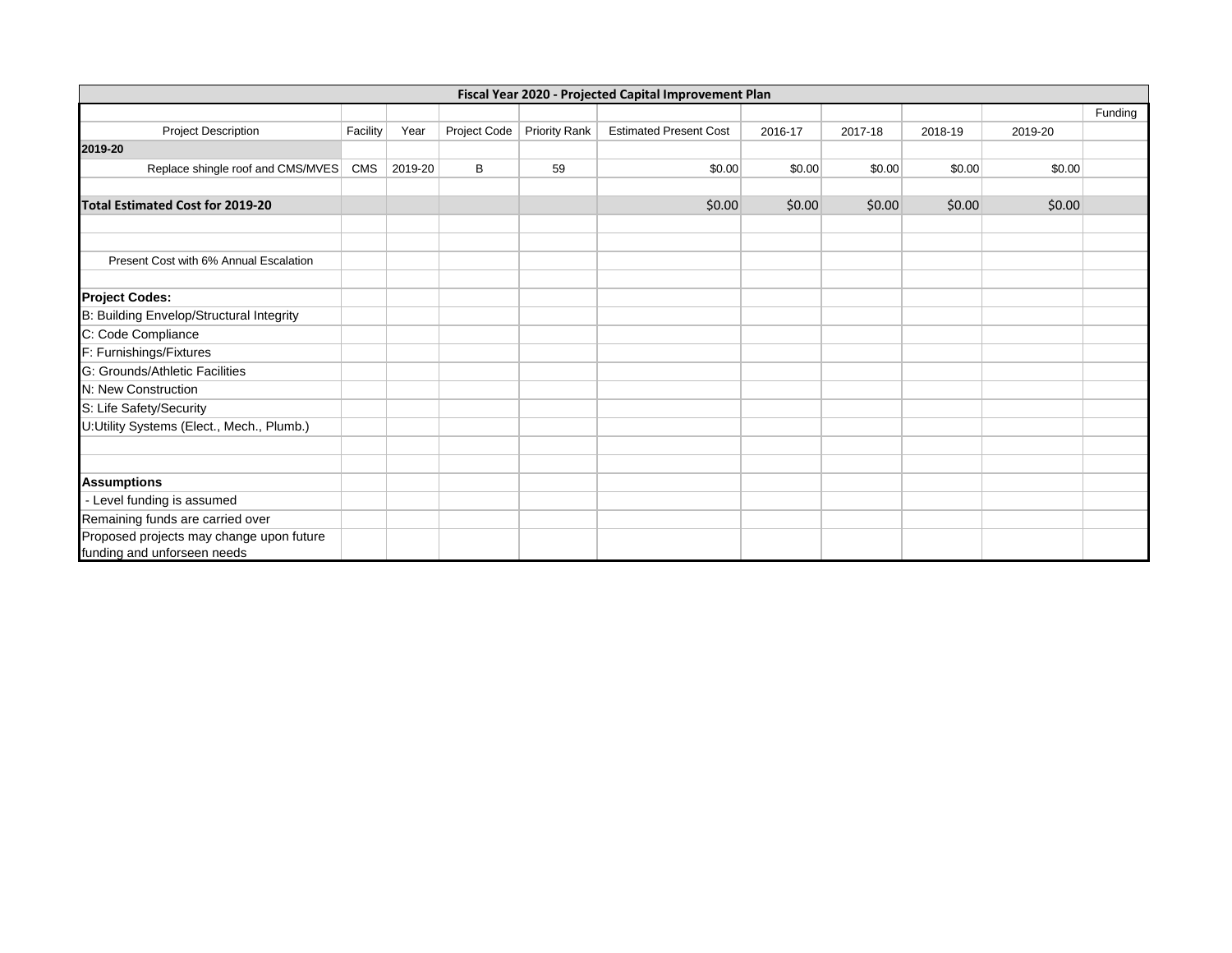## PROJECTS LISTED BY BUILDING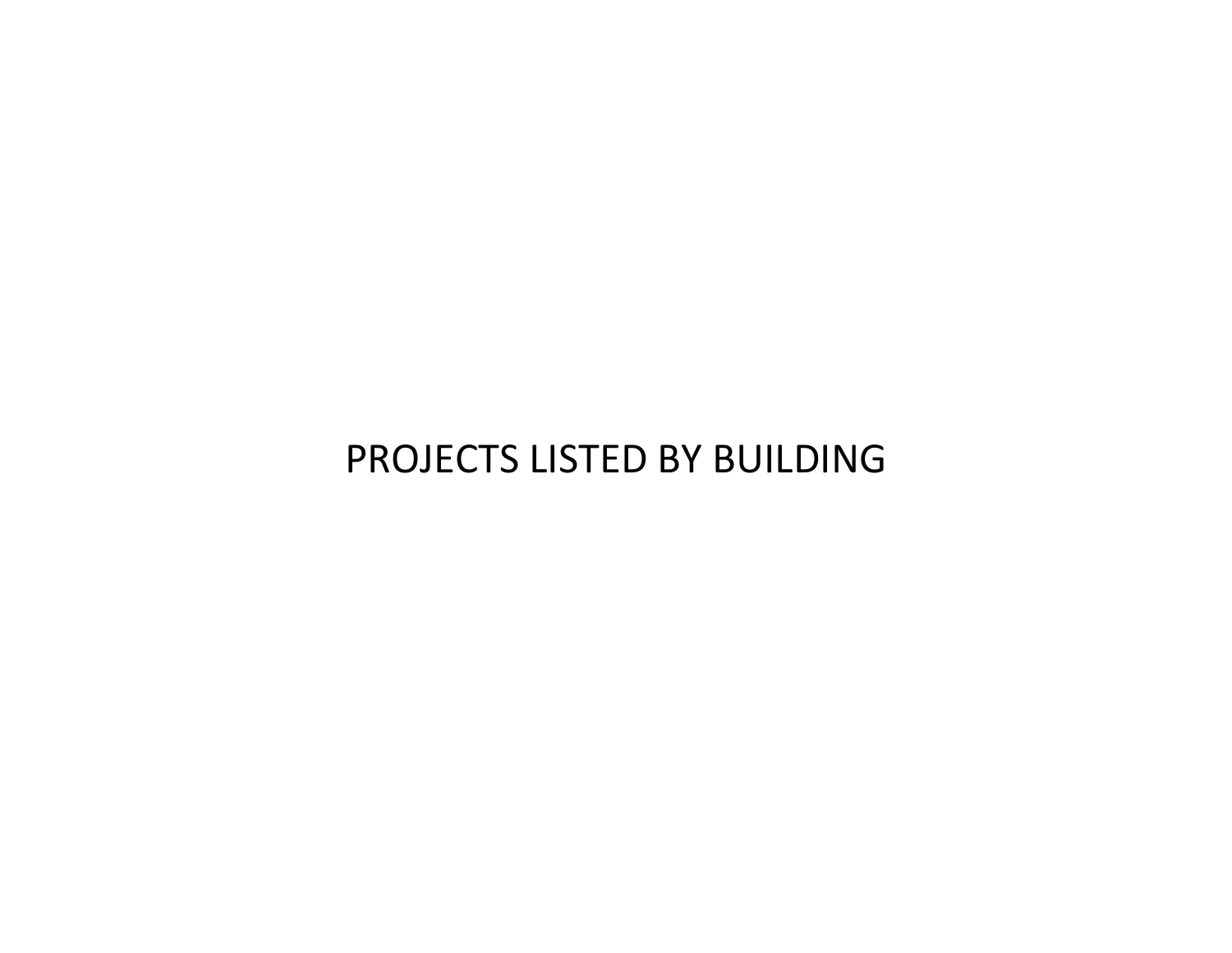|                       | <b>Project Description</b>                                  | Project        | Priority       | Year        | Estimated           |                | Present Cost with 6% Annual Escalation |                |                | Completed | Actual Cost of<br>Completed<br>Projects |
|-----------------------|-------------------------------------------------------------|----------------|----------------|-------------|---------------------|----------------|----------------------------------------|----------------|----------------|-----------|-----------------------------------------|
|                       |                                                             | Code           | Rank           |             | <b>Present Cost</b> | 2016/2017      | 2017/18                                | 2018/19        | 2019/20        |           |                                         |
|                       | <b>Priority Need for Current Fiscal Year</b>                |                |                |             |                     |                |                                        |                |                |           |                                         |
|                       | <b>Upgrade Fire Alarm System</b>                            | S              | 1              | 2015-16     | \$159,000.00        | \$168,540.00   | \$178,652.40                           | \$189,371.54   | \$200,733.84   |           |                                         |
|                       | Resurface track                                             | G              | $\overline{4}$ | 2015-16     | \$92,008.00         | \$97,528.48    | \$103,380.19                           | \$109,583.00   | \$116,157.98   |           |                                         |
|                       | <b>Total Estimated Cost of Need for Current Fiscal Year</b> |                |                |             | \$251,008.00        | \$266.068.48   | \$282,032.59                           | \$298,954.54   | \$316,891.82   |           |                                         |
|                       |                                                             |                |                |             |                     |                |                                        |                |                |           |                                         |
|                       | <b>Priority Need for Ensuing Years</b>                      |                |                |             |                     |                |                                        |                |                |           |                                         |
|                       | More secure front entrance                                  | $\mathsf{s}$   | $\mathbf{1}$   | 2016-17     | \$26,414.00         | \$27,998.84    | \$29,678.77                            | \$31,459.50    | \$33,347.07    |           |                                         |
|                       | Replacement of ballasted roof over boy's locker room        | $\overline{B}$ | $\overline{2}$ | $2016 - 17$ | \$21,150.00         | \$22,419.00    | \$23,764.14                            | \$25,189.99    | \$26,701.39    |           |                                         |
|                       | Construct a Computer Lab within the Library                 | $\mathsf{N}$   | $\overline{2}$ | 2016-17     | \$15,179.00         | \$16,089.74    | \$17,055.12                            | \$18,078.43    | \$19.163.14    |           |                                         |
|                       | Replace stage in auditorium                                 | B              | 3              | 2016-17     | \$75,000.00         | \$79,500.00    | \$84,270.00                            | \$89,326.20    | \$94,685.77    |           |                                         |
|                       |                                                             |                |                |             |                     |                |                                        |                |                |           |                                         |
|                       | Replace restroom fixtures, partitions and plumbing          | F              | $\mathbf{1}$   | 2017-18     | \$688,776.00        | \$730,102.56   | \$773,908.71                           | \$820,343.24   | \$869,563.83   |           |                                         |
|                       | Light the tennis courts                                     | G              | 3              | 2017-18     | \$80,000.00         | \$84,800.00    | \$89,888,00                            | \$95.281.28    | \$100.998.16   |           |                                         |
|                       | Resurface tennis courts                                     | G              | 3              | 2017-18     | \$60,000.00         | \$63,600.00    | \$67,416.00                            | \$71,460.96    | \$75,748.62    |           |                                         |
|                       | Install new trophy cases                                    | F              | $\overline{4}$ | 2017-18     | \$6,000.00          | \$6,360.00     | \$6,741.60                             | \$7,146.10     | \$7,574.86     |           |                                         |
|                       |                                                             |                |                |             |                     |                |                                        |                |                |           |                                         |
|                       | Install flood mitigation and drainage systems               | G              | 3              | 2018-19     | \$836.564.00        | \$886,757.84   | \$939.963.31                           | \$996,361.11   | \$1.056.142.78 |           |                                         |
|                       | Replace fencing around the rest of athletic fields          | G              | $\overline{4}$ | 2018-19     | \$79,500.00         | \$84,270.00    | \$89,326.20                            | \$94,685.77    | \$100.366.92   |           |                                         |
|                       | Replace baseball field lighting                             | $\cup$         | 4              | 2018-19     | \$243,164.00        | \$257,753.84   | \$273,219.07                           | \$289,612.21   | \$306,988.95   |           |                                         |
|                       | <b>Total Estimated Cost of Need for Ensuing Years</b>       |                |                |             | \$2,131,747.00      | \$2,259,651.82 | \$2,395,230.93                         | \$2,538,944.78 | \$2,691,281.47 |           |                                         |
| Alleghany High School |                                                             |                |                |             |                     |                |                                        |                |                |           |                                         |
|                       | <b>Total Estimated Cost for All Purposed Projects</b>       |                |                |             | \$2,382,755.00      | \$2,525,720.30 | \$2,677,263.52                         | \$2,837,899.33 | \$3,008,173.29 |           |                                         |
|                       | <b>Last Completed Projects</b>                              |                |                |             |                     |                |                                        |                |                |           |                                         |
|                       |                                                             |                |                |             |                     |                |                                        |                |                |           |                                         |
|                       |                                                             |                |                |             |                     |                |                                        |                |                |           |                                         |
|                       | <b>Total Cost of Completed Projects</b>                     |                |                |             |                     |                |                                        |                |                |           | \$0.00                                  |
|                       |                                                             |                |                |             |                     |                |                                        |                |                |           |                                         |
|                       | <b>Project Codes:</b>                                       |                |                |             |                     |                |                                        |                |                |           |                                         |
|                       | B: Building Envelop/Structural Integrity                    |                |                |             |                     |                |                                        |                |                |           |                                         |
|                       | C: Code Compliance                                          |                |                |             |                     |                |                                        |                |                |           |                                         |
|                       | F: Furnishings/Fixtures                                     |                |                |             |                     |                |                                        |                |                |           |                                         |
|                       | G: Grounds/Athletic Facilities                              |                |                |             |                     |                |                                        |                |                |           |                                         |
|                       | N: New Construction                                         |                |                |             |                     |                |                                        |                |                |           |                                         |
|                       | S: Life Safety/Security                                     |                |                |             |                     |                |                                        |                |                |           |                                         |
|                       | U:Utility Systems (Elect., Mech., Plumb.)                   |                |                |             |                     |                |                                        |                |                |           |                                         |
|                       |                                                             |                |                |             |                     |                |                                        |                |                |           |                                         |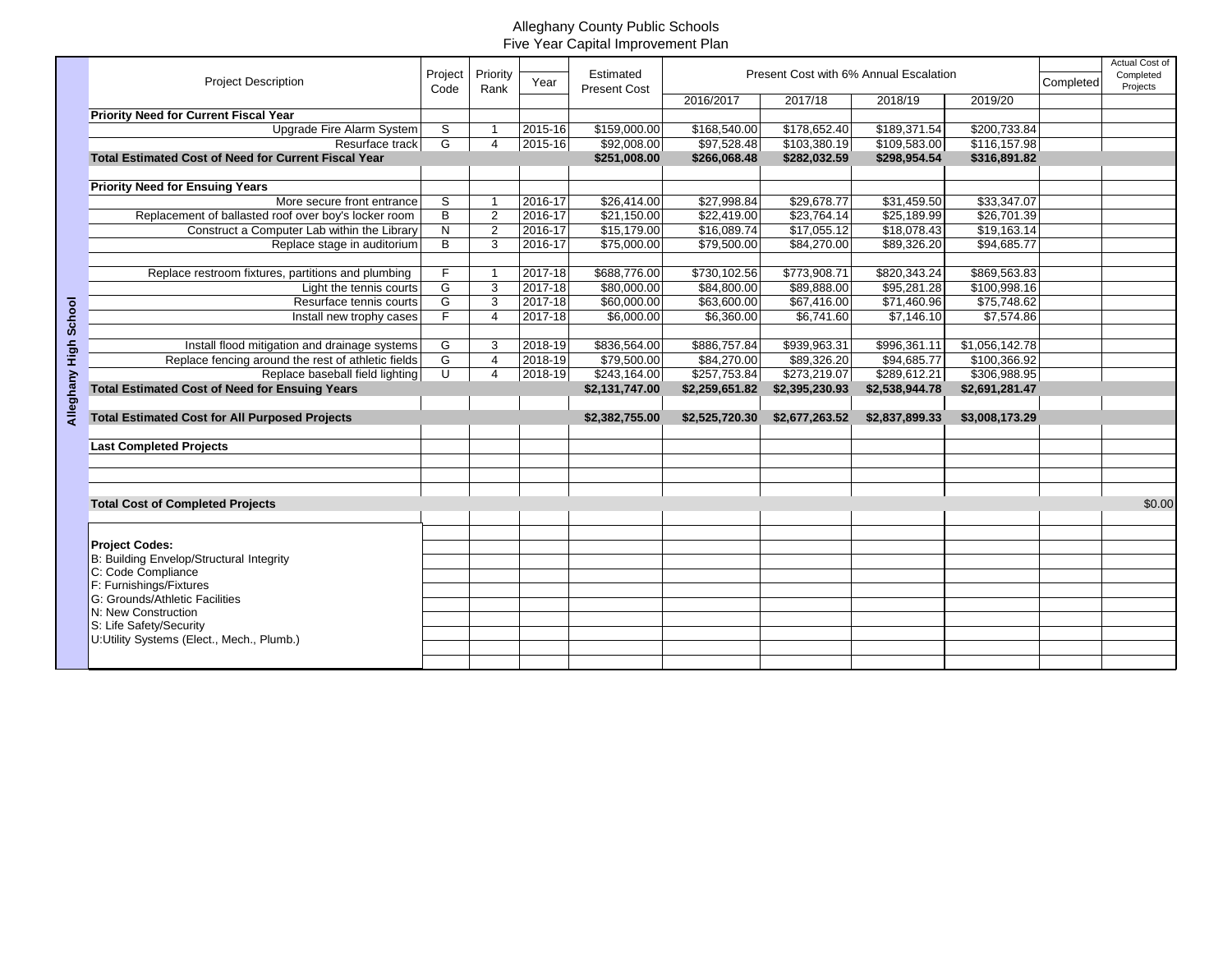|         | <b>Project Description</b>                                  | Project<br>Code | Priority<br>Rank | Year    | Estimated<br><b>Present Cost</b> |                | Present Cost with 6% Annual Escalation |                |                | Completed | Actual Cost of<br><b>Completed Projects</b> |
|---------|-------------------------------------------------------------|-----------------|------------------|---------|----------------------------------|----------------|----------------------------------------|----------------|----------------|-----------|---------------------------------------------|
|         |                                                             |                 |                  |         |                                  | 2016/17        | 2017/18                                | 2018/19        | 2019/20        |           |                                             |
|         | <b>Priority Need for Current Fiscal Year</b>                |                 |                  |         |                                  |                |                                        |                |                |           |                                             |
|         | Repair/replace stage floor                                  | F               |                  | 2015-16 | \$40,000.00                      | \$42,400.00    | \$44,944.00                            | \$47,640.64    | \$50,499.08    |           |                                             |
|         | Parking lot maintenance and repair                          | G               | 3                | 2015-16 | \$28,000.00                      | \$29,680.00    | \$31,460.80                            | \$33,348.45    | \$35,349.35    |           |                                             |
|         | <b>Total Estimated Cost of Need for Current Fiscal Year</b> |                 |                  |         | \$68,000.00                      | \$72,080.00    | \$76,404.80                            | \$80,989.09    | \$85,848.43    |           |                                             |
|         |                                                             |                 |                  |         |                                  |                |                                        |                |                |           |                                             |
|         | <b>Priority Need for Ensuing Years</b>                      |                 |                  |         |                                  |                |                                        |                |                |           |                                             |
|         | More secure front entrance                                  | S               |                  | 2016-17 | \$26,414.00                      | \$27,998.84    | \$29,678.77                            | \$31,459.50    | \$33,347.07    |           |                                             |
|         | <b>Recoat EPDM roof sections</b>                            | B               | $\overline{2}$   | 2016-17 | \$84,270.00                      | \$89,326.20    | \$94,685.77                            | \$100,366.92   | \$106,388.93   |           |                                             |
|         | Upgrade track failites                                      | G               | 3                | 2016-17 | \$243,521.20                     | \$258,132.47   | \$273,620.42                           | \$290,037.65   | \$307,439.90   |           |                                             |
|         | Replace or repair gym floor                                 | $\overline{F}$  | 3                | 2016-17 | \$89,888.00                      | \$95,281.28    | \$100,998.16                           | \$107,058.05   | \$113,481.53   |           |                                             |
|         |                                                             |                 |                  |         |                                  |                |                                        |                |                |           |                                             |
|         | Replace CMS/MVES Media Management system                    | F               | 4                | 2017-18 | \$56,604.00                      | \$60,000.24    | \$63,600.25                            | \$67,416.27    | \$71,461.25    |           |                                             |
|         |                                                             |                 |                  |         |                                  |                |                                        |                |                |           |                                             |
|         | Replace Carpet in Forum Hall, office, and band room         | F               | $\overline{2}$   | 2018-19 | \$31,891.00                      | \$33,804.46    | \$35,832.73                            | \$37,982.69    | \$40,261.65    |           |                                             |
|         | Reseal tennis courts                                        | $\overline{2}$  | $\overline{2}$   | 2018-19 | \$90,000.00                      | \$95,400.00    | \$101,124.00                           | \$107,191.44   | \$113,622.93   |           |                                             |
| School  | Install canopy at bus loading                               | N               | $\overline{2}$   | 2018-19 | \$28,090.00                      | \$29,775.40    | \$31,561.92                            | \$33,455.64    | \$35,462.98    |           |                                             |
|         | Install bleachers and press box at football field           | G               |                  | 2018-19 | \$262,425.77                     | \$278,171.32   | \$294,861.60                           | \$312,553.29   | \$331,306.49   |           |                                             |
| 름       | Install tennis court lights                                 | G               | $\Delta$         | 2018-19 | \$120,000.00                     | \$127,200.00   | \$134,832.00                           | \$142,921.92   | \$151,497.24   |           |                                             |
| Ξ<br>Σ  | <b>Total Estimated Cost of Need for Ensuing Years</b>       |                 |                  |         | \$1,033,103.97                   | \$1,095,090.21 | \$1,160,795.62                         | \$1,230,443.36 | \$1,304,269.96 |           |                                             |
|         |                                                             |                 |                  |         |                                  |                |                                        |                |                |           |                                             |
|         | <b>Total Estimated Cost of All Purposed Projects</b>        |                 |                  |         | \$1,101,103.97                   | \$1,167,170.21 | \$1,237,200.42                         | \$1,311,432.45 | \$1,390,118.39 |           |                                             |
| Clifton |                                                             |                 |                  |         |                                  |                |                                        |                |                |           |                                             |
|         | <b>Completed Projects</b>                                   |                 |                  |         |                                  |                |                                        |                |                |           |                                             |
|         |                                                             |                 |                  |         |                                  |                |                                        |                |                |           |                                             |
|         |                                                             |                 |                  |         |                                  |                |                                        |                |                |           |                                             |
|         |                                                             |                 |                  |         |                                  |                |                                        |                |                |           |                                             |
|         |                                                             |                 |                  |         |                                  |                |                                        |                |                |           |                                             |
|         | <b>Total Cost of Completed Projects</b>                     |                 |                  |         |                                  |                |                                        |                |                |           | \$0.00                                      |
|         |                                                             |                 |                  |         |                                  |                |                                        |                |                |           |                                             |
|         |                                                             |                 |                  |         |                                  |                |                                        |                |                |           |                                             |
|         | <b>Project Codes:</b>                                       |                 |                  |         |                                  |                |                                        |                |                |           |                                             |
|         | B: Building Envelop/Structural Integrity                    |                 |                  |         |                                  |                |                                        |                |                |           |                                             |
|         | C: Code Compliance                                          |                 |                  |         |                                  |                |                                        |                |                |           |                                             |

C: Code Compliance

F: Furnishings/Fixtures

G: Grounds/Athletic Facilities

N: New Construction

S: Life Safety/Security

U: Utility Systems (Elect., Mech., Plumb.)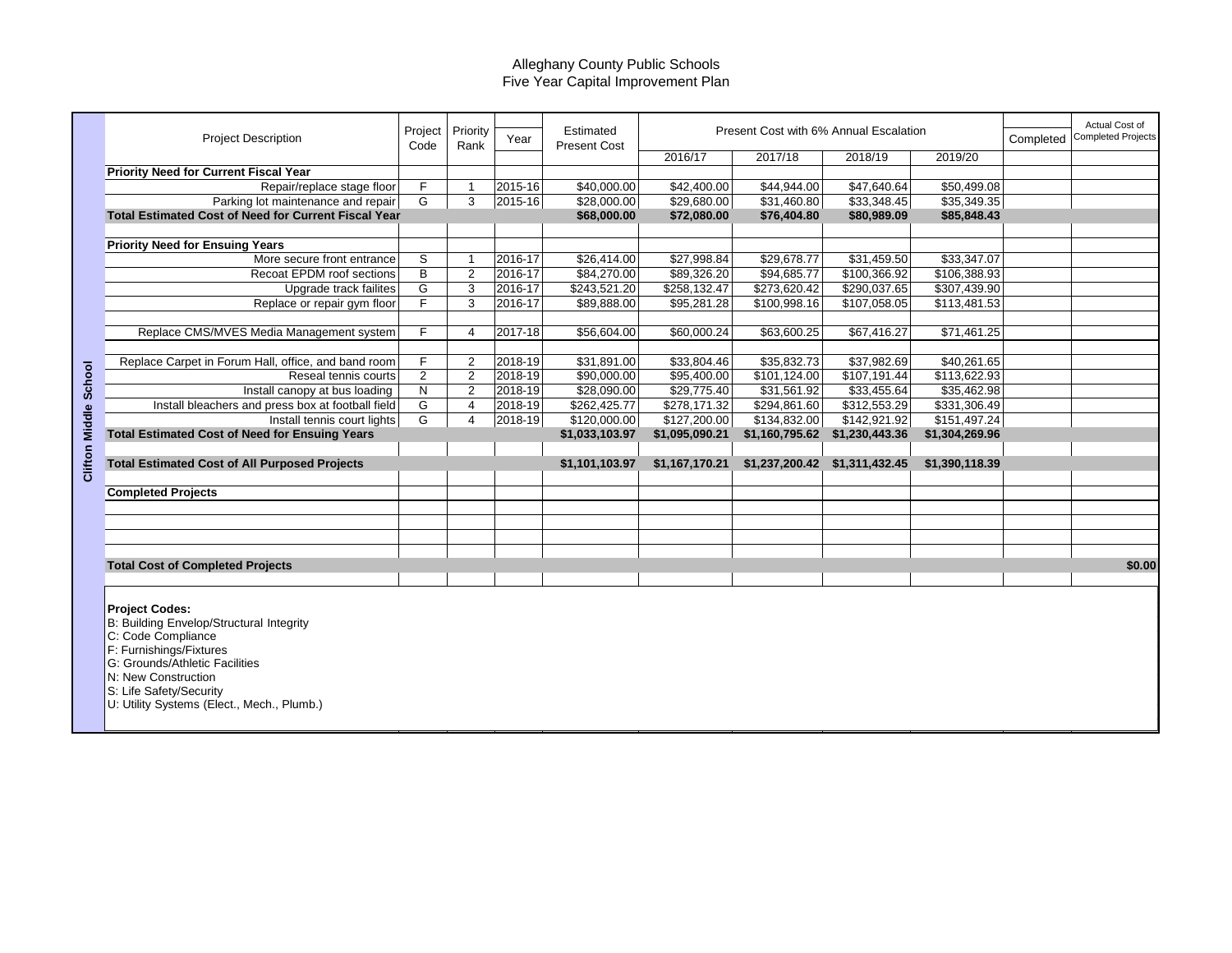|            | <b>Project Description</b>                                  | Project<br>Code         | Priority<br>Rank | Year        | Estimated<br><b>Present Cost</b> |              | Present Cost with 6% Annual Escalation |              |              | Completed | Actual Cost of<br>Completed<br>Projects |
|------------|-------------------------------------------------------------|-------------------------|------------------|-------------|----------------------------------|--------------|----------------------------------------|--------------|--------------|-----------|-----------------------------------------|
|            |                                                             |                         |                  |             |                                  | 2016/17      | 2017/18                                | 2018/19      | 2019/20      |           |                                         |
|            | <b>Priority Need for Current Fiscal Year</b>                |                         |                  |             |                                  |              |                                        |              |              |           |                                         |
|            | Parking lot maintenance and repair                          | G                       | 3                | 2015-16     | \$12,720.00                      | \$13,483.20  | \$14,292.19                            | \$15,149.72  | \$16,058.71  |           |                                         |
|            |                                                             |                         |                  |             |                                  |              |                                        |              |              |           |                                         |
|            | <b>Total Estimated Cost of Need for Current Fiscal Year</b> |                         |                  |             | \$12,720.00                      | \$13,483.20  | \$14,292.19                            | \$15,149.72  | \$16,058.71  |           |                                         |
|            |                                                             |                         |                  |             |                                  |              |                                        |              |              |           |                                         |
|            | <b>Priority Need for Ensuing Years</b>                      |                         |                  |             |                                  |              |                                        |              |              |           |                                         |
|            | Install additional outside cameras at playgrounds           | S                       | $\mathbf 1$      | $2016 - 17$ | \$5,000.00                       | \$5,300.00   | \$5,618.00                             | \$5,955.08   | \$6,312.38   |           |                                         |
|            | More secure front entrance                                  | $\overline{s}$          | $\mathbf{1}$     | 2016-17     | \$16,854.00                      | \$17,865.24  | \$18,937.15                            | \$20,073.38  | \$21,277.79  |           |                                         |
|            |                                                             |                         |                  |             |                                  |              |                                        |              |              |           |                                         |
|            | Replace bathroom stalls and fixtures                        | F                       | $\mathbf{1}$     | 2017-18     | \$22,264.00                      | \$23,599.84  | \$25,015.83                            | \$26,516.78  | \$28,107.79  |           |                                         |
|            | Replace quarry tile floor in kitchen                        | N                       | 3                | 2017-18     | \$22,472.00                      | \$23,820.32  | \$25,249.54                            | \$26,764.51  | \$28,370.38  |           |                                         |
|            | Replace sink cabinets and counters in classrooms            | $\overline{\mathsf{F}}$ | $\overline{3}$   | 2017-18     | \$26,500.00                      | \$28,090.00  | \$29,775.40                            | \$31,561.92  | \$33,455.64  |           |                                         |
| School     |                                                             |                         |                  |             |                                  |              |                                        |              |              |           |                                         |
|            | Install new phone system                                    | U                       | $\mathbf{1}$     | 2018-19     | \$10,589.93                      | \$11,225.33  | \$11,898.85                            | \$12,612.78  | \$13,369.54  |           |                                         |
|            | Replace asbestos floor tile in classrooms                   | $\overline{F}$          | $\overline{2}$   | 2018-19     | \$78,652.00                      | \$83,371.12  | \$88,373.39                            | \$93,675.79  | \$99,296.34  |           |                                         |
|            | Install canopies at both entrances                          | ${\sf N}$               | $\overline{2}$   | 2018-19     | \$28,090.00                      | \$29,775.40  | \$31,561.92                            | \$33,455.64  | \$35,462.98  |           |                                         |
| Elementary | Replace heating units in corridors                          | U                       | 3                | 2018-19     | \$6,741.60                       | \$7,146.10   | \$7,574.86                             | \$8,029.35   | \$8,511.11   |           |                                         |
|            | <b>Total Estimated Cost of Need for Ensuing Years</b>       |                         |                  |             | \$217,163.53                     | \$230,193.34 | \$244,004.94                           | \$258,645.24 | \$274,163.95 |           |                                         |
|            |                                                             |                         |                  |             |                                  |              |                                        |              |              |           |                                         |
|            | <b>Total Estimated Cost of All Purposed Projects</b>        |                         |                  |             | \$229,883.53                     | \$243,676.54 | \$258,297.13                           | \$273,794.96 | \$290,222.66 |           |                                         |
| Callaghan  |                                                             |                         |                  |             |                                  |              |                                        |              |              |           |                                         |
|            | <b>Completed Projects</b>                                   |                         |                  |             |                                  |              |                                        |              |              |           |                                         |
|            |                                                             |                         |                  |             |                                  |              |                                        |              |              |           |                                         |
|            |                                                             |                         |                  |             |                                  |              |                                        |              |              |           |                                         |
|            |                                                             |                         |                  |             |                                  |              |                                        |              |              |           |                                         |
|            | <b>Total Cost of Completed Projects</b>                     |                         |                  |             |                                  |              |                                        |              |              |           | \$0.00                                  |
|            |                                                             |                         |                  |             |                                  |              |                                        |              |              |           |                                         |
|            |                                                             |                         |                  |             |                                  |              |                                        |              |              |           |                                         |
|            | <b>Project Codes:</b>                                       |                         |                  |             |                                  |              |                                        |              |              |           |                                         |
|            | B: Building Envelop/Structural Integrity                    |                         |                  |             |                                  |              |                                        |              |              |           |                                         |
|            | C: Code Compliance                                          |                         |                  |             |                                  |              |                                        |              |              |           |                                         |
|            | F: Furnishings/Fixtures<br>G: Grounds/Athletic Facilities   |                         |                  |             |                                  |              |                                        |              |              |           |                                         |
|            | N: New Construction                                         |                         |                  |             |                                  |              |                                        |              |              |           |                                         |
|            | S: Life Safety/Security                                     |                         |                  |             |                                  |              |                                        |              |              |           |                                         |
|            | U: Utility systems (Elect., Mech., Plumb.)                  |                         |                  |             |                                  |              |                                        |              |              |           |                                         |
|            |                                                             |                         |                  |             |                                  |              |                                        |              |              |           |                                         |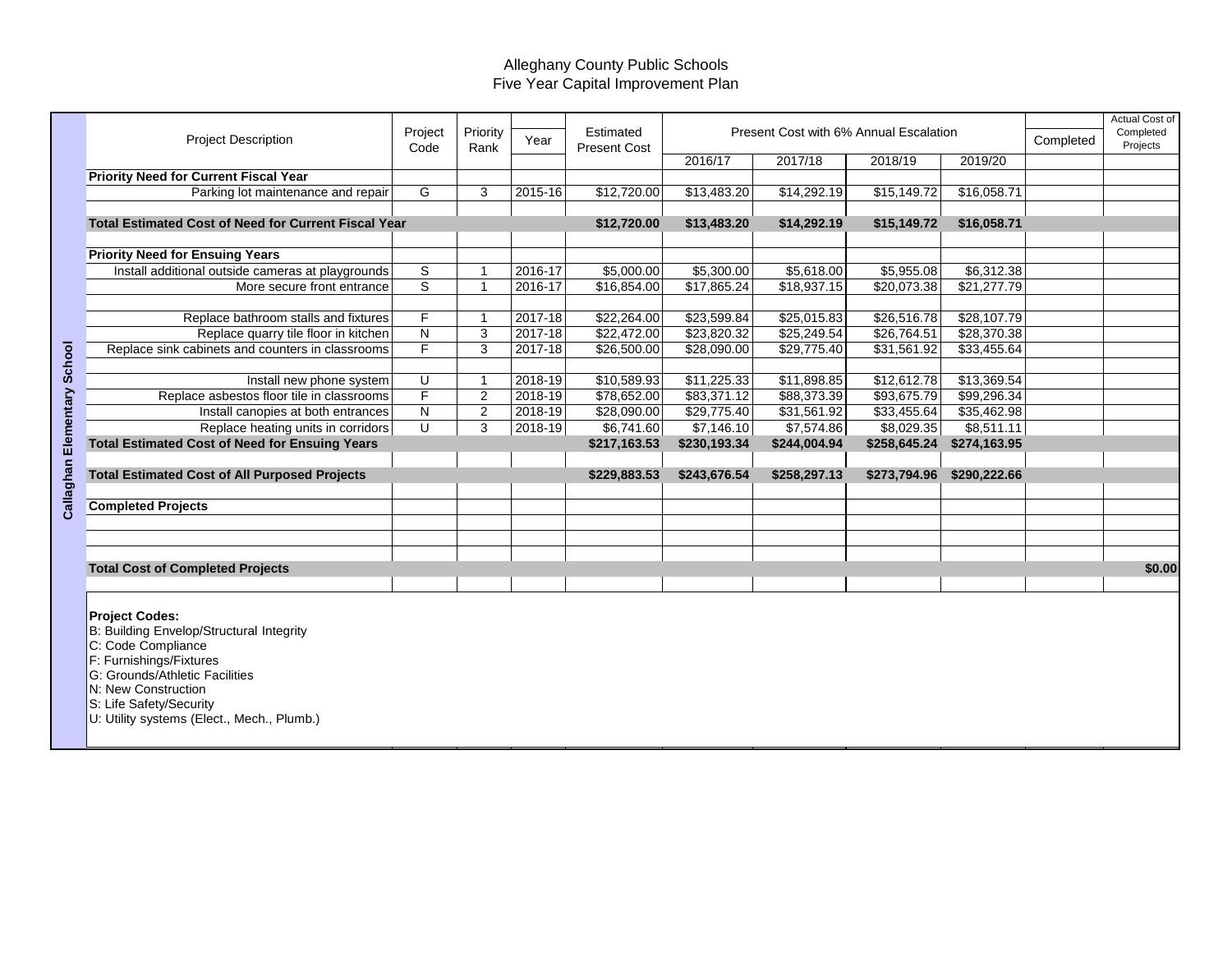|                      | <b>Project Description</b>                                                                                                                                                                                                                           | Project<br>Code | Priority<br>Rank | Year        | Estimated<br><b>Present Cost</b> | 2016/17                   | Present Cost with 6% Annual Escalation<br>2017/18 | 2018/19      | 2019/2020    | Completed | Actual Cost of<br><b>Completed Projects</b> |
|----------------------|------------------------------------------------------------------------------------------------------------------------------------------------------------------------------------------------------------------------------------------------------|-----------------|------------------|-------------|----------------------------------|---------------------------|---------------------------------------------------|--------------|--------------|-----------|---------------------------------------------|
|                      | <b>Priority Need for Current Fiscal Year</b>                                                                                                                                                                                                         |                 |                  |             |                                  |                           |                                                   |              |              |           |                                             |
|                      | Install surveillance camera(s) for playgrounds                                                                                                                                                                                                       | S               |                  | $2015 - 16$ | \$5,000.00                       | \$5,300.00                | \$5,618.00                                        | \$5,955.08   | \$6,312.38   |           |                                             |
|                      | Parking lot maintenance and repair                                                                                                                                                                                                                   | G               |                  | 2015-16     | \$28,000.00                      | \$29,680.00               | \$31,460.80                                       | \$33,348.45  | \$35,349.35  |           |                                             |
|                      | <b>Total Estimated Cost of Need for Current Fiscal Year</b>                                                                                                                                                                                          |                 |                  |             | \$33,000.00                      | \$34,980.00               | \$37,078.80                                       | \$39,303.53  | \$41,661.74  |           |                                             |
|                      |                                                                                                                                                                                                                                                      |                 |                  |             |                                  |                           |                                                   |              |              |           |                                             |
|                      | <b>Priority Need for Ensuing Years</b>                                                                                                                                                                                                               |                 |                  |             |                                  |                           |                                                   |              |              |           |                                             |
|                      | More secure front entrance                                                                                                                                                                                                                           | S               |                  | 2016-17     | \$21,200.00                      | \$22,472.00               | \$23.820.32                                       | \$25,249.54  | \$26.764.51  |           |                                             |
|                      | Recoat EPDM roof sections                                                                                                                                                                                                                            | B               | 2                | 2016-17     | \$35,730.48                      | \$37,874.31               | \$40,146.77                                       | \$42,555.57  | \$45,108.91  |           |                                             |
|                      |                                                                                                                                                                                                                                                      |                 |                  |             |                                  |                           |                                                   |              |              |           |                                             |
|                      | Replace carpet with carpet or tile (classrooms, library, office)                                                                                                                                                                                     | F.              | $\overline{2}$   | 2018-19     | \$89,326.20                      | \$94,685.77               | \$100,366.92                                      | \$106,388.93 | \$112,772.27 |           |                                             |
|                      | Install canopy at bus loading                                                                                                                                                                                                                        | N.              | $\overline{2}$   | 2018-19     | \$89,326.20                      | \$94,685.77               | \$100,366.92                                      | \$106,388.93 | \$112,772.27 |           |                                             |
| Elementary           | <b>Total Estimated Cost of Need for Ensuing Years</b>                                                                                                                                                                                                |                 |                  |             |                                  | \$235,582.88 \$249,717.85 | \$264,700.92                                      | \$280,582.98 | \$297,417.96 |           |                                             |
|                      |                                                                                                                                                                                                                                                      |                 |                  |             |                                  |                           |                                                   |              |              |           |                                             |
| <b>Mountain View</b> | <b>Total Estimated Cost of All Purposed Projects</b>                                                                                                                                                                                                 |                 |                  |             |                                  | \$268,582.88 \$284,697.85 | \$301,779.72                                      | \$319,886.51 | \$339,079.70 |           |                                             |
|                      | <b>Completed Projects</b>                                                                                                                                                                                                                            |                 |                  |             |                                  |                           |                                                   |              |              |           |                                             |
|                      |                                                                                                                                                                                                                                                      |                 |                  |             |                                  |                           |                                                   |              |              |           |                                             |
|                      |                                                                                                                                                                                                                                                      |                 |                  |             |                                  |                           |                                                   |              |              |           |                                             |
|                      |                                                                                                                                                                                                                                                      |                 |                  |             |                                  |                           |                                                   |              |              |           |                                             |
|                      | <b>Total Cost of Completed Projects</b>                                                                                                                                                                                                              |                 |                  |             |                                  |                           |                                                   |              |              |           | \$0.00                                      |
|                      |                                                                                                                                                                                                                                                      |                 |                  |             |                                  |                           |                                                   |              |              |           |                                             |
|                      | <b>Project Codes:</b><br>B: Building Envelop/Structural Integrity<br>C: Code Compliance<br>F: Furnishings/Fixtures<br>G: Grounds/Athletic Facilities<br>N: New Construction<br>S: Life Safety/Security<br>U: Utility Systems (Elect., Mech., Plumb.) |                 |                  |             |                                  |                           |                                                   |              |              |           |                                             |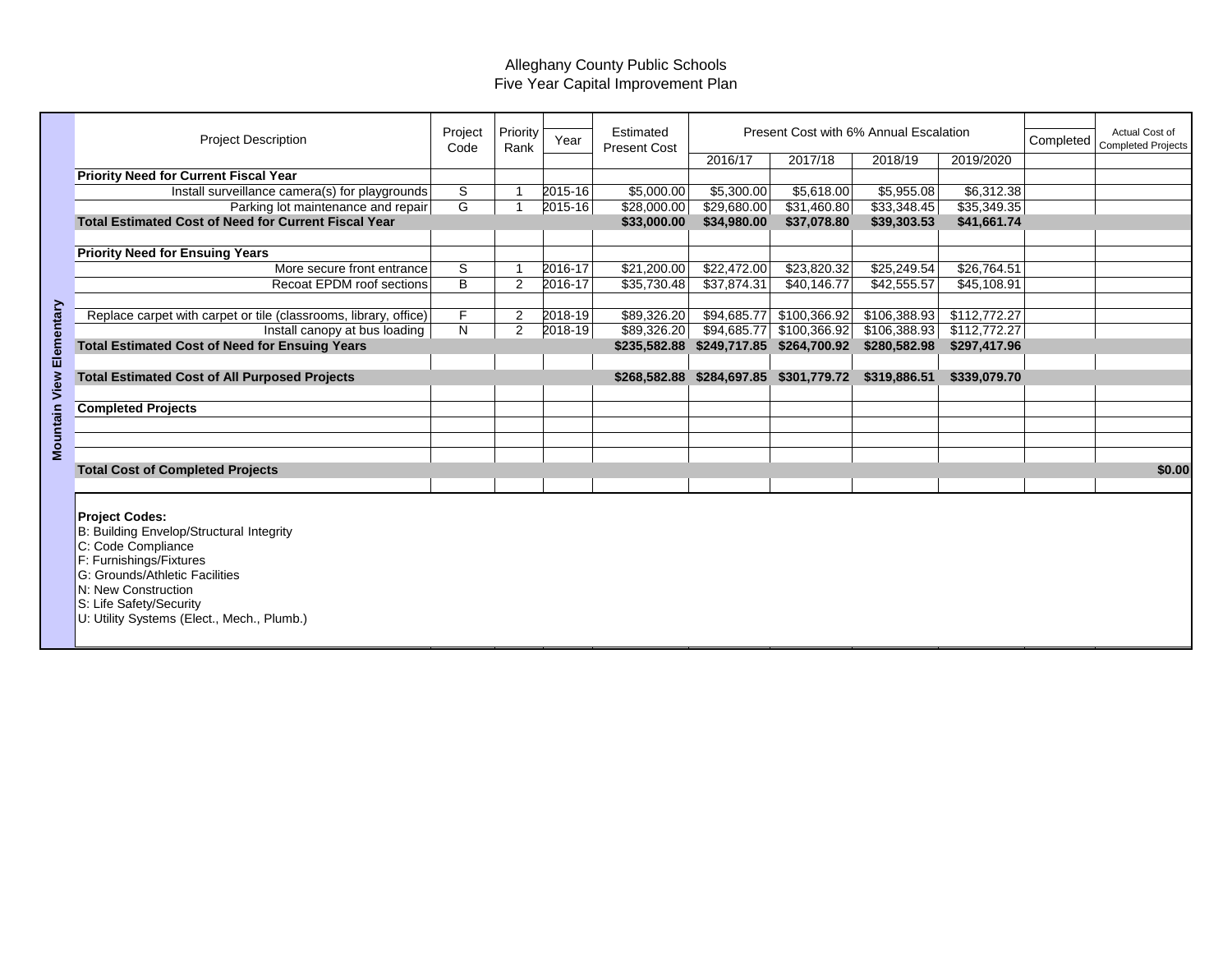|                | <b>Project Description</b>                                                                                                                                                                                                                     | Project<br>Code | Priority<br>Rank | Year    | Estimated<br><b>Present Cost</b> | 2016/17      | Present Cost with 6% Annual Escalation<br>2017/18 | 2018/19                 | 2019/20                   | Completed | Actual Cost of<br>Completed<br>Projects |
|----------------|------------------------------------------------------------------------------------------------------------------------------------------------------------------------------------------------------------------------------------------------|-----------------|------------------|---------|----------------------------------|--------------|---------------------------------------------------|-------------------------|---------------------------|-----------|-----------------------------------------|
|                | <b>Priority Need for Current Fiscal Year</b>                                                                                                                                                                                                   |                 |                  |         |                                  |              |                                                   |                         |                           |           |                                         |
|                | Install additional outside cameras at playgrounds                                                                                                                                                                                              | S               |                  | 2015-16 | \$5,000.00                       | \$5,300.00   | \$5,618.00                                        | \$5,955.08              | \$6,312.38                |           |                                         |
|                | Parking lot maintenance and repair                                                                                                                                                                                                             | G               | 3                | 2015-16 | \$12,720.00                      | \$13,483.20  | \$14,292.19                                       | \$15,149.72             | \$16,058.71               |           |                                         |
|                | <b>Total Estimated Cost of Need for Current Fiscal Year</b>                                                                                                                                                                                    |                 |                  |         | \$17,720.00                      | \$18,783.20  | \$19,910.19                                       | \$21,104.80             | \$22,371.09               |           |                                         |
|                |                                                                                                                                                                                                                                                |                 |                  |         |                                  |              |                                                   |                         |                           |           |                                         |
|                | <b>Priority Need for Ensuing Years</b>                                                                                                                                                                                                         |                 |                  |         |                                  |              |                                                   |                         |                           |           |                                         |
|                | More secure front entrance                                                                                                                                                                                                                     | S               | -1               | 2016-17 | \$26,500.00                      | \$28,090.00  | \$29,775.40                                       | \$31,561.92             | \$33,455.64               |           |                                         |
|                | Replace EPDM roof section of school                                                                                                                                                                                                            | B               | $\overline{2}$   | 2016-17 | \$212,000.00                     | \$224,720.00 | \$238,203.20                                      |                         | \$252,495.39 \$267,645.12 |           |                                         |
|                |                                                                                                                                                                                                                                                |                 |                  |         |                                  |              |                                                   |                         |                           |           |                                         |
|                | Replace quarry tile floor in kitchen                                                                                                                                                                                                           | N               | 3                | 2017-18 | \$22,472.00                      | \$23,820.32  | \$25,249.54                                       | $\overline{$26,764.51}$ | \$28,370.38               |           |                                         |
|                |                                                                                                                                                                                                                                                |                 |                  |         |                                  |              |                                                   |                         |                           |           |                                         |
|                | Replace heating units in corridors                                                                                                                                                                                                             | U               | $\overline{1}$   | 2018-19 | \$6,741.60                       | \$7,146.10   | \$7,574.86                                        | \$8,029.35              | \$8,511.11                |           |                                         |
| ementary       | Install canopy at bus loading                                                                                                                                                                                                                  | ${\sf N}$       | $\overline{2}$   | 2018-19 | \$28,090.00                      | \$29,775.40  | \$31,561.92                                       | \$33,455.64             | \$35,462.98               |           |                                         |
|                | Install handicap access at main entrance                                                                                                                                                                                                       | $\mathsf{C}$    | 3                | 2018-19 | \$929.25                         | \$985.01     | \$9,929.25                                        | \$10,525.00             | \$11,156.50               |           |                                         |
| π              | <b>Total Estimated Cost of Need for Ensuing Years</b>                                                                                                                                                                                          |                 |                  |         | \$296,732.85                     | \$314,536.82 | \$342,294.17                                      |                         | \$362,831.82 \$384,601.73 |           |                                         |
| $\overline{5}$ |                                                                                                                                                                                                                                                |                 |                  |         |                                  |              |                                                   |                         |                           |           |                                         |
|                | <b>Total Estimated Cost for All Purposed Projects</b>                                                                                                                                                                                          |                 |                  |         | \$314,452.85                     | \$333,320.02 | \$362,204.37                                      |                         | \$383,936.62 \$406,972.82 |           |                                         |
|                |                                                                                                                                                                                                                                                |                 |                  |         |                                  |              |                                                   |                         |                           |           |                                         |
|                | <b>Completed Projects</b>                                                                                                                                                                                                                      |                 |                  |         |                                  |              |                                                   |                         |                           |           |                                         |
|                |                                                                                                                                                                                                                                                |                 |                  |         |                                  |              |                                                   |                         |                           |           |                                         |
|                |                                                                                                                                                                                                                                                |                 |                  |         |                                  |              |                                                   |                         |                           |           | \$0.00                                  |
|                | <b>Total Cost of Completed Projects</b>                                                                                                                                                                                                        |                 |                  |         |                                  |              |                                                   |                         |                           |           |                                         |
|                |                                                                                                                                                                                                                                                |                 |                  |         |                                  |              |                                                   |                         |                           |           |                                         |
|                | Project codes:<br>B: Building Envelope/Structural Integrity<br>C: Code Complianc;<br>F: Furnishings/Fixtures<br>G: Grounds/Athletic facilities<br>N: New Construction<br>S: Life Safety/Security<br>U: Utility Systems (Elect., Mech., Plumb.) |                 |                  |         |                                  |              |                                                   |                         |                           |           |                                         |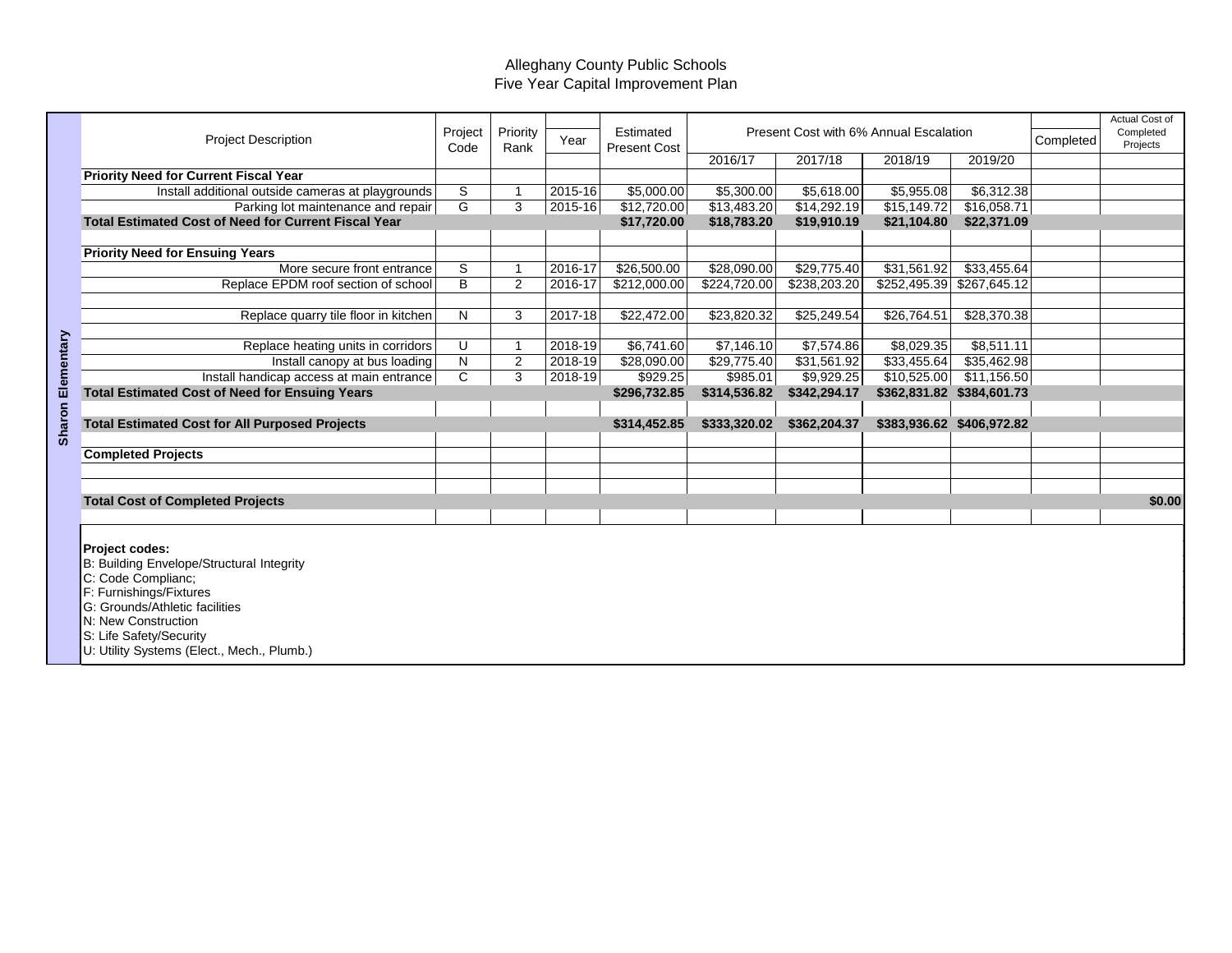|            | <b>Project Description</b>                                            | Project<br>Code | Priority<br>Rank | Year    | Estimated<br><b>Present Cost</b> |             |             | Present Cost with 6% Annual Escalation | Completed   | <b>Actual Cost of</b><br><b>Completed Projects</b> |
|------------|-----------------------------------------------------------------------|-----------------|------------------|---------|----------------------------------|-------------|-------------|----------------------------------------|-------------|----------------------------------------------------|
|            |                                                                       |                 |                  |         |                                  | 2016/17     | 2017/18     | 2018/19                                | 2019/20     | 2014 - 2021                                        |
|            | <b>Priority Need for Current Fiscal Year</b>                          |                 |                  |         |                                  |             |             |                                        |             |                                                    |
|            |                                                                       |                 |                  |         |                                  |             |             |                                        |             |                                                    |
|            | <b>Total Estimated Cost of Need for Current Fiscal Year</b>           |                 |                  |         | \$0.00                           | \$0.00      | \$0.00      | \$0.00                                 | \$0.00      |                                                    |
|            |                                                                       |                 |                  |         |                                  |             |             |                                        |             |                                                    |
|            | <b>Priority Need for Ensuing Years</b>                                |                 |                  |         |                                  |             |             |                                        |             |                                                    |
|            | <b>Constuct Storage Building</b>                                      | N               | 4                | 2016-17 | \$15,000.00                      | \$15,900.00 | \$16,854.00 | \$17,865.24                            | \$18,937.15 |                                                    |
|            |                                                                       |                 |                  |         |                                  |             |             |                                        |             |                                                    |
|            | <b>Upgrade Lighting and Sky Lights</b>                                | U               | $\overline{2}$   | 2017-18 | \$3,000.00                       | \$3,180.00  | \$3,370.80  | \$3,573.05                             | \$3,787.43  |                                                    |
|            |                                                                       |                 |                  |         |                                  |             |             |                                        |             |                                                    |
|            | Install guttering on building                                         | В               | $\mathbf{2}$     | 2018-19 | \$3,370.80                       | \$3,573.05  | \$3,787.43  | \$4,014.68                             | \$4,255.56  |                                                    |
| Garage     | <b>Total Estimated Cost of Need for Ensuing Years</b>                 |                 |                  |         | \$21,370.80                      | \$22,653.05 | \$24,012.23 | \$25,452.96                            | \$26,980.14 |                                                    |
|            |                                                                       |                 |                  |         |                                  |             |             |                                        |             |                                                    |
| <b>Bus</b> | <b>Total Estimated Cost for All Purposed Projects</b>                 |                 |                  |         | \$21,370.80                      | \$22,653.05 | \$24,012.23 | \$25,452.96                            | \$26,980.14 |                                                    |
|            |                                                                       |                 |                  |         |                                  |             |             |                                        |             |                                                    |
|            | <b>Completed Projects</b>                                             |                 |                  |         |                                  |             |             |                                        |             |                                                    |
|            |                                                                       |                 |                  |         |                                  |             |             |                                        |             |                                                    |
|            | <b>Total Cost of Completed Projects</b>                               |                 |                  |         |                                  |             |             |                                        |             | \$0.00                                             |
|            |                                                                       |                 |                  |         |                                  |             |             |                                        |             |                                                    |
|            | <b>Project Codes:</b>                                                 |                 |                  |         |                                  |             |             |                                        |             |                                                    |
|            | <b>Building Envelop/Structural Integrity</b><br>IB:                   |                 |                  |         |                                  |             |             |                                        |             |                                                    |
|            | C: Code Compliance                                                    |                 |                  |         |                                  |             |             |                                        |             |                                                    |
|            | Furnishings/Fixtures                                                  |                 |                  |         |                                  |             |             |                                        |             |                                                    |
|            | G: Grounds/Athletic Facilities                                        |                 |                  |         |                                  |             |             |                                        |             |                                                    |
|            | N: New Construction                                                   |                 |                  |         |                                  |             |             |                                        |             |                                                    |
|            | S: Life Safety/Security<br>U: Utility Systems (Elect., Mech., Plumb.) |                 |                  |         |                                  |             |             |                                        |             |                                                    |
|            |                                                                       |                 |                  |         |                                  |             |             |                                        |             |                                                    |